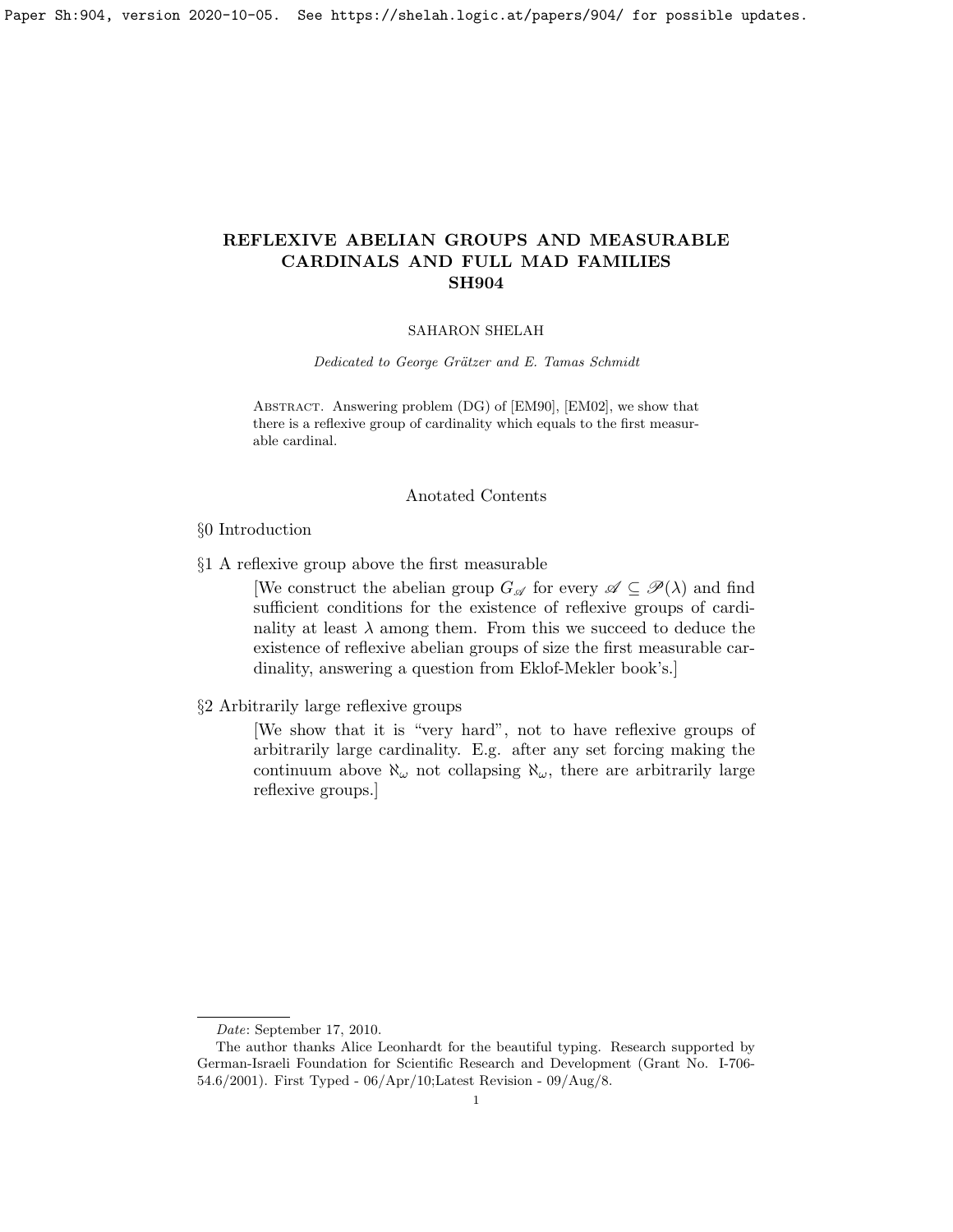## § 0. INTRODUCTION

**Definition 0.1.** Let  $G$  be an abelian group.

- (a) The dual of G is the abelian group  $\text{Hom}(G,\mathbb{Z})$ , which we denote by  $G^*$ ;
- (b) the double dual of G is the abelian group  $\text{Hom}(G^*,\mathbb{Z})$ , which we denote by  $G^{**}$ .

There is the canonical homomorphism from G into  $G^{**}$ , that is  $a \in G$  is mapped to  $F_a \in \text{Hom}(G^*, \mathbb{Z})$  defined by  $F_a(f) = f(a)$ . The best case, from our point of view, is when the canonical homomorphism is an isomorphism. There is a nice name for that phenomenon:

**Definition 0.2.** Let G be an abelian group. We say that G is reflexive, if  $G$  is canonically isomorphic to  $G^{**}$ .

Basic results about reflexive groups appear in Eklof and Mekler (see [\[EM90\]](#page-18-0) and [\[EM02\]](#page-18-1) for a revised edition). They present a fundamental theorem of Los, generalized by Eda. Los theorem says that  $\lambda$  is smaller than the first  $\omega$ -measurable<sup>[1](#page-1-0)</sup> cardinal if and only if the dual of the direct products of  $\lambda$  copies of  $\mathbb Z$  is the direct sum of  $\lambda$  copies of  $\mathbb Z$ . The inverse is always true. It says that for all  $\lambda$ , the dual of the direct sum of  $\lambda$  copies of  $\mathbb Z$ is the direct product of  $\lambda$  copies of  $\mathbb{Z}$ . For  $\lambda$  at least the first  $\omega$ -measurable, Los's theorem just says the abelian group  $\mathbb{Z}^{\lambda}$  is not reflexive, Eda's theorem describes  $\text{Hom}(\mathbb{Z}^{\lambda}, \mathbb{Z})$  in this case. A direct consequence of Los theorem is the existence of a lot of reflexive groups, but still there is a cardinality limitation. Let us describe the problem. We use the terminology of Eklof and Mekler.

**Definition 0.3.** Let  $\mu$  be an infinite cardinal.

- (a)  $\mu$  is measurable if there exists a non-principal  $\mu$ -complete ultrafilter on  $\mu$  and  $\mu$  is uncountable
- (b)  $\mu$  is  $\omega$ -measurable if there exists a non-principal  $\aleph_1$ -complete ultrafilter on  $\mu$ .

We would like to clarify one important point. Let  $\mu$  be the first  $\omega$ measurable cardinal, and let D be a non-principal  $\aleph_1$ -complete ultrafilter on  $\mu$ . It is well known that D is also  $\mu$ -complete. So the first  $\omega$ -measurable cardinal is, in fact, the first measurable cardinal. It is easy to extend any non-principal  $\aleph_1$ -complete ultrafilter on  $\mu$  to an  $\aleph_1$ -complete ultrafilter on λ. So  $\lambda$  is ω-measurable for every  $\lambda \geq \mu$ .

Let us summarize:

**Observation 0.4.** Let  $\mu = \mu_{\text{first}}$  be the first measurable cardinal.

- (a) for every  $\theta < \mu, \theta$  is not  $\omega$ -measurable
- (b) for every  $\lambda \geq \mu, \lambda$  is  $\omega$ -measurable.

<span id="page-1-0"></span><sup>&</sup>lt;sup>1</sup>(set theorists call it the first measurable).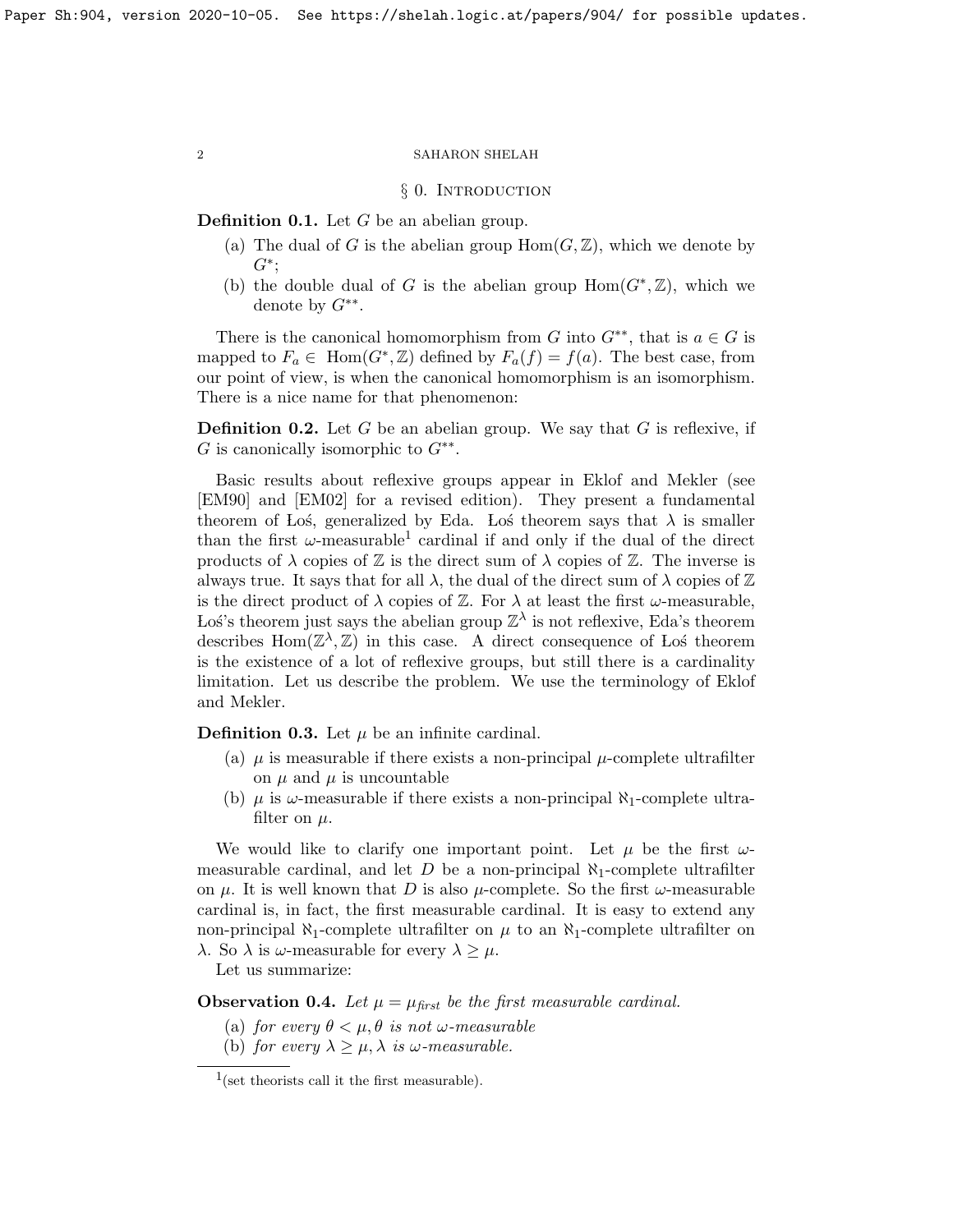#### REFLEXIVE ABELIAN GROUPS  $\hspace{1.5cm} 3$

This terminology enables us to formulate the result that we need. Recall that  $\mathbb{Z}^{\theta}$  is  $\prod \mathbb{Z}$  and  $\mathbb{Z}^{(\theta)}$  is  $\bigoplus \mathbb{Z}$ . The Los theorem deals with the existence of  $i < \theta$ <br>N<sub>1</sub>-complete ultrafilters. We will refer to the following corollary also known as Los theorem:

<span id="page-2-0"></span>Corollary 0.5. Let  $\mu = \mu_{first}$  be the first measurable cardinal.

- (a) for any  $\theta < \mu$ ,  $\mathbb{Z}^{(\theta)}$  is reflexive (its dual being  $\mathbb{Z}^{\theta}$ ).
- (b) for every  $\lambda \geq \mu$ ,  $\mathbb{Z}^{(\lambda)}$  is not reflexive.  $\square_{0.5}$  $\square_{0.5}$  $\square_{0.5}$

The proof of  $0.5(a)$  is based on the fact that every  $\aleph_1$ -complete ultrafilter is principal. So it does not work above  $\mu_{\text{first}}$ . Naturally, we can ask - does there exist a reflexive group of large cardinality, i.e., of cardinality  $\geq \mu_{\text{first}}$ ? This is problem (DG) of Eklof-Mekler [\[EM90\]](#page-18-0), [\[EM02\]](#page-18-1). We can further ask

<span id="page-2-1"></span>Conjecture 0.6. There are reflexive abelian groups of arbitrarily large cardinalities.

We thank Shimoni Garti, Daniel Herden and the referee for helpful comments and corrections.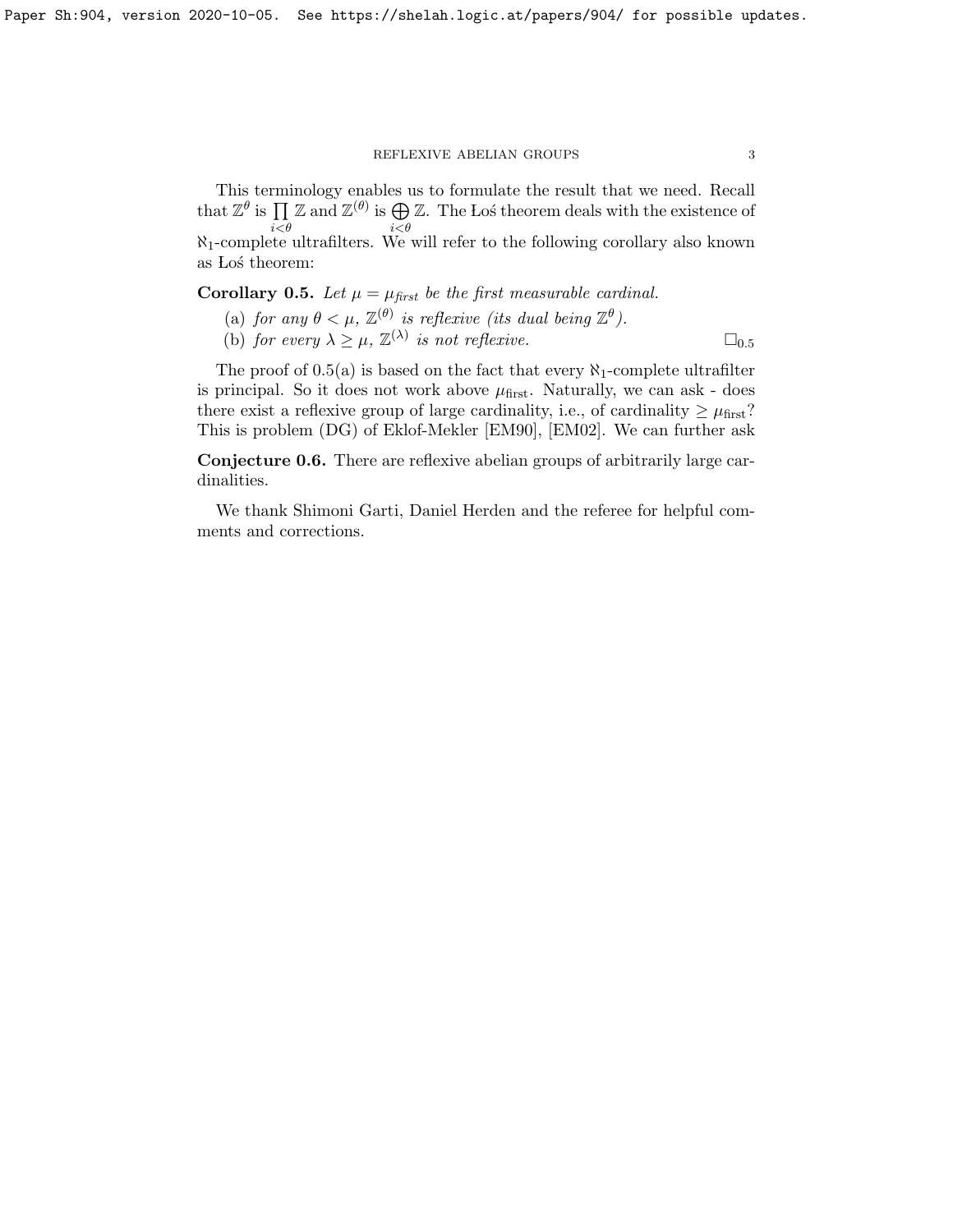§ 1. A reflexive group above the first measurable cardinal

We answer question (DG) of Eklof-Mekler [\[EM90\]](#page-18-0). There are reflexive groups of cardinality not smaller than the first measurable. Do we have it for arbitrarily large  $\lambda$ , i.e. [0.6?](#page-2-1)

This is very likely, in fact it follows (in ZFC) from  $2^{\aleph_0} > \aleph_\omega$  if some pcf conjecture holds. See the next section.

<span id="page-3-1"></span>**Theorem 1.1.** If  $\mu = \mu_{first}$ , the first measurable cardinal, then there is a reflexive  $G \subseteq {}^{\mu} \mathbb{Z}$  of cardinality  $\mu$ .

*Proof.* By [1.8\(](#page-5-0)1) below (recall that  $\mu$  is measurable, so it is strong limit with cofinality greater than  $\aleph_0$ ) there are  $\mathcal{A}_1, \mathcal{A}_2 \subseteq [\mu]^{\aleph_0}$  such that  $\mathcal{A}_1 \subseteq \mathcal{A}_2^{\perp}$  and  $\kappa^+(\mathcal{A}_1^{\perp}) + \kappa^+(\mathcal{A}_2^{\perp}) \leq \mu$ , see Definition [1.3](#page-3-0) below. By claim [1.7](#page-5-1) below there is a G as required.  $\square_{1,1}$  $\square_{1,1}$  $\square_{1,1}$ 

**Convention 1.2.**  $\lambda \geq \aleph_0$  is fixed in this section (we need to fix  $\lambda$  so that  $\mathscr{A}^{\perp}$  is well defined).

## <span id="page-3-0"></span>Definition 1.3.

- (1) For  $\mathcal{A} \subseteq \mathcal{P}(\lambda)$ , let
	- (a)  $\mathrm{id}(\mathcal{A}) = \mathrm{id}_{\mathcal{A}}$  be the ideal of subsets of  $\lambda$  generated by  $\mathcal{A} \cup [\lambda]^{< \aleph_0}$ ;
	- (b)  $\mathcal{A}^{\perp} = \{u \subseteq \lambda : u \cap v \text{ finite for every } v \in \mathcal{A}\};$
	- (c)  $cl(\mathcal{A}) = \{u \subseteq \lambda: \text{ every infinite } v \subseteq u \text{ contains some member of } \lambda\}$  $\mathrm{sb}(\mathcal{A}),$  see below $\};$
	- (d)  $\text{sb}(\mathcal{A}) = \{u \subseteq \lambda : u \text{ is infinite and is included in some member}\}$ of  $\mathcal{A}$  }.
- (2) For  $\mathcal{A} \subseteq \mathcal{P}(\lambda)$  let
	- (a)  $G_{\mathcal{A}}$  be the subgroup of  $\mathbb{Z}^{\lambda}$  consisting of  $\{f \in \mathbb{Z}^{\lambda} : \text{supp}(f) \in$ id(A)} where supp $(f) = {\alpha < \lambda : f(\alpha) \neq 0_{\mathbb{Z}}};$
	- (b)  $\mathbf{j}_{\mathcal{A}}$  is the function from  $G^*_{\mathcal{A}} := \text{Hom}(G_{\mathcal{A}}, \mathbb{Z})$  into  $\mathbb{Z}^{\lambda}$  defined by:

$$
(\mathbf{j}_{\mathcal{A}}(g))(\alpha) = g(\mathrm{ch}_{\{\alpha\}})
$$

where for  $u \subseteq \lambda$ ,  $ch_u = ch_{\lambda,u}$  is the function with domain  $\lambda$ mapping  $\alpha$  to 1 if  $\alpha \in u$  and to 0 if  $\alpha \in \lambda \setminus u$ .

## Definition 1.4.

(a)  $\kappa^+(\mathcal{A}) = \bigcup \{|u|^+ : u \in \mathcal{A}\},\$ (b)  $\kappa(\mathcal{A}) = \bigcup \{|u| : u \in \mathcal{A}\}.$ 

<span id="page-3-2"></span>Claim 1.5. Let  $\mathcal{A} \subseteq \mathcal{P}(\lambda)$ .

- (1) (a)  $\mathscr{A} \subseteq cl(\mathcal{A}) = cl(cl(\mathcal{A})),$ (b)  $\mathcal{A}^{\perp} = \{u \subseteq \lambda : [u]^{\aleph_0} \cap \mathrm{sb}(\mathcal{A}) = \emptyset, e.g. \ u \ \text{is finite}\}\$ (c)  $A \subseteq sb(A) \cup [\lambda]^{< \aleph_0}$ 
	- (d)  $A \subseteq id(A)$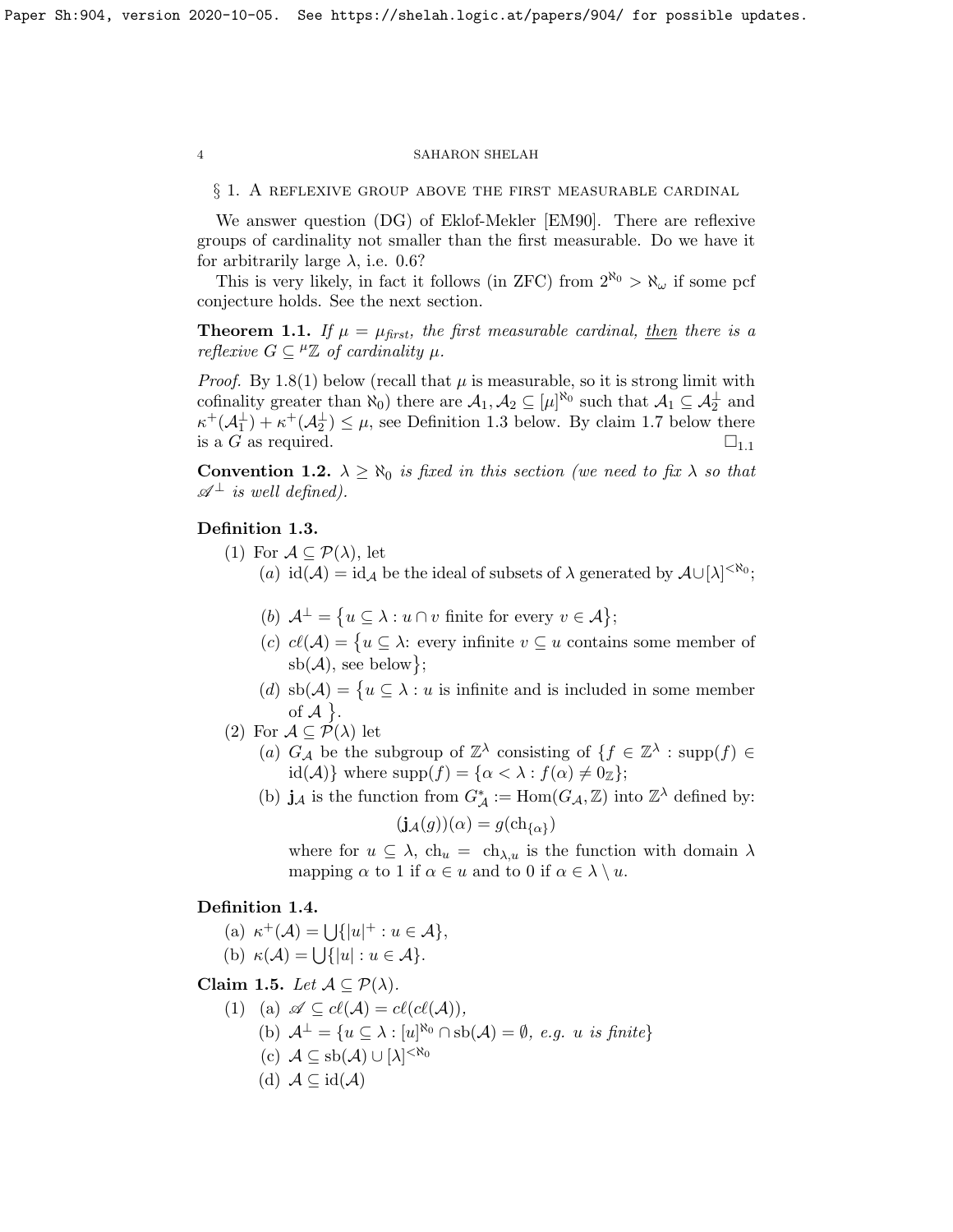#### REFLEXIVE ABELIAN GROUPS  $\hspace{1.5cm}5$

- (2) (a)  $\mathcal{A}^{\perp} = \text{id}(\mathcal{A}^{\perp}),$ (b)  $(\mathcal{A}^{\perp})^{\perp} = cl(\mathcal{A})$ ; note that both include  $[\lambda]^{<\aleph_0}$ , (c)  $\mathcal{A}^{\perp} = c\ell(\mathcal{A}^{\perp})$ ; note that both include  $[\lambda]^{<\aleph_0}$ , (d)  $\mathscr{A}^{\perp} = (c\ell(\mathcal{A}))^{\perp}$ .
- (3) If  $A \subseteq B \subseteq \mathcal{P}(\lambda)$ , then  $B^{\perp} \subseteq A^{\perp}$  and  $\kappa^{+}(A) \leq \kappa^{+}(B)$  and  $\kappa^{+}(A)$  +  $\aleph_0 = \kappa^+({\rm id}(\mathcal{A})).$

Proof. 1), 3) Obvious.

2) Clause (a): Clearly  $A^{\perp} \subseteq id(A^{\perp})$  by the definition of id. For the other inclusion, as  $\mathcal{A}^{\perp}$  includes all finite subsets of  $\lambda$  assume  $u \in \text{id}(\mathcal{A}^{\perp})$ is infinite hence for some  $n < \omega$  and infinite  $u_0, \ldots, u_{n-1} \in \mathcal{A}^{\perp}$  we have:  $u \setminus \bigcup \{u_\ell : \ell < n\}$  is finite. Hence

$$
v \in \mathcal{A} \Rightarrow (\forall \ell < n)(v \cap u_{\ell} \text{ is finite}) \Rightarrow
$$
  

$$
(v \cap \cup \{u_{\ell} : \ell < n\} \text{ is finite}) \Rightarrow (v \cap u \text{ is finite})
$$

hence  $u \in A^{\perp}$ .

**Clause (b):** Assume  $u \in cl(\mathcal{A})$  and  $v \in \mathcal{A}^{\perp}$ . If  $u \cap v$  is infinite then by " $u \in cl(\mathcal{A})$ " we know that  $u \cap v$  includes some member of sb( $\mathcal{A}$ ), but by " $v \in \mathcal{A}^{\perp}$ " we know that  $u \cap v$  includes no member of sb( $\mathcal{A}$ ), contradiction. So  $u \cap v$  is finite.

Fixing  $u \in cl(\mathcal{A})$  and varying  $v \in \mathcal{A}^{\perp}$  this tells us that  $u \in ((\mathcal{A})^{\perp})^{\perp}$ . So we have shown<sup>[2](#page-4-0)</sup>  $c\ell(\mathcal{A}) \subseteq (\mathcal{A}^{\perp})^{\perp}$ .

Next if  $u \subseteq \lambda$ ,  $u \notin cl(\mathcal{A})$  hence u is infinite then there is an infinite  $v \subseteq u$ such that  $[v]^{\aleph_0} \cap \text{sb}(\mathcal{A}) = \emptyset$  hence v is in  $\mathcal{A}^{\perp}$ , so u includes an infinite member of  $\mathcal{A}^{\perp}$  hence u is not in  $(\mathcal{A}^{\perp})^{\perp}$ . This shows  $u \notin cl(\mathcal{A}) \Rightarrow u \notin (\mathcal{A}^{\perp})^{\perp}$ . So we get the desired equality.

Clause (c): Similar to the proof of clause (b).

**Clause (d):** Similar to the proof of clause (b).  $\square_{1.5}$  $\square_{1.5}$  $\square_{1.5}$ 

<span id="page-4-1"></span>Claim 1.6. Let  $A \subseteq \mathcal{P}(\lambda)$ .

- (1) If  $\kappa^+(\mathcal{A}) \leq \mu_{\text{first}} :=$  first measurable cardinal, then  $j_{\mathcal{A}}$  is an embedding of  $G^*_{\mathcal{A}}$  into  $\mathbb{Z}^{\lambda}$  with its image being  $G_{\mathcal{B}}$  where  $\mathcal{B} = \mathcal{A}^{\perp}$ .
- (2)  $G_{\mathcal{A}}$  is reflexive iff  $\mathrm{id}(\mathcal{A}) = cl(\mathcal{A})$  and  $\kappa^+(\mathcal{A}) + \kappa^+(\mathcal{A}^{\perp}) \leq \mu_{\text{first}}$ .
- (3)  $|G_{\mathcal{A}}| = \Sigma \{2^{|u|} : u \in \text{id}(\mathcal{A})\} \in [\lambda, 2^{\lambda}].$
- (4) If  $\kappa^+(\mathcal{A}) \leq \mu$  then  $\lambda \leq |G_{\mathcal{A}}| = \lambda^{\leq \mu}$ .

*Proof.* 1) Clearly  $\mathbf{j}_{\mathcal{A}}$  from Definition [1.3\(](#page-3-0)2)(b) is a function from  $G^*_{\mathcal{A}}$  into  $\mathbb{Z}^{\lambda}$ and it is linear. If  $g \in G^*_{\mathcal{A}}$  and  $u \in \mathcal{A}$  then by Los theorem (as  $|u| <$  the first measurable) necessarily  $\{\alpha \in u : g(\text{ch}_{\{\alpha\}}) \neq 0\}$  is finite. So supp $(j_{\mathcal{A}}(g)) \in$  $\mathcal{A}^{\perp}$ . Together  $\mathbf{j}_{\mathcal{A}}$  is a homomorphism from  $G_{\mathcal{A}}^{*}$  into  $G_{\mathcal{B}}$ . Also if  $\mathbf{j}_{\mathcal{A}}(g_1)$  =  $j_{\mathcal{A}}(g_2)$  but  $g_1 \neq g_2$  then for some  $f \in G_{\mathcal{A}}$  we have  $g_1(f) \neq g_2(f)$  and we can apply Los theorem for  $\supp(f)\mathbb{Z}$  to get a contradiction, hence  $g_1 = g_2$  so we

<span id="page-4-0"></span> $^{2}$ recalling  $[\lambda]^{<\aleph_{0}} \subseteq (\mathcal{A}^{\perp})^{\perp}$  is obvious!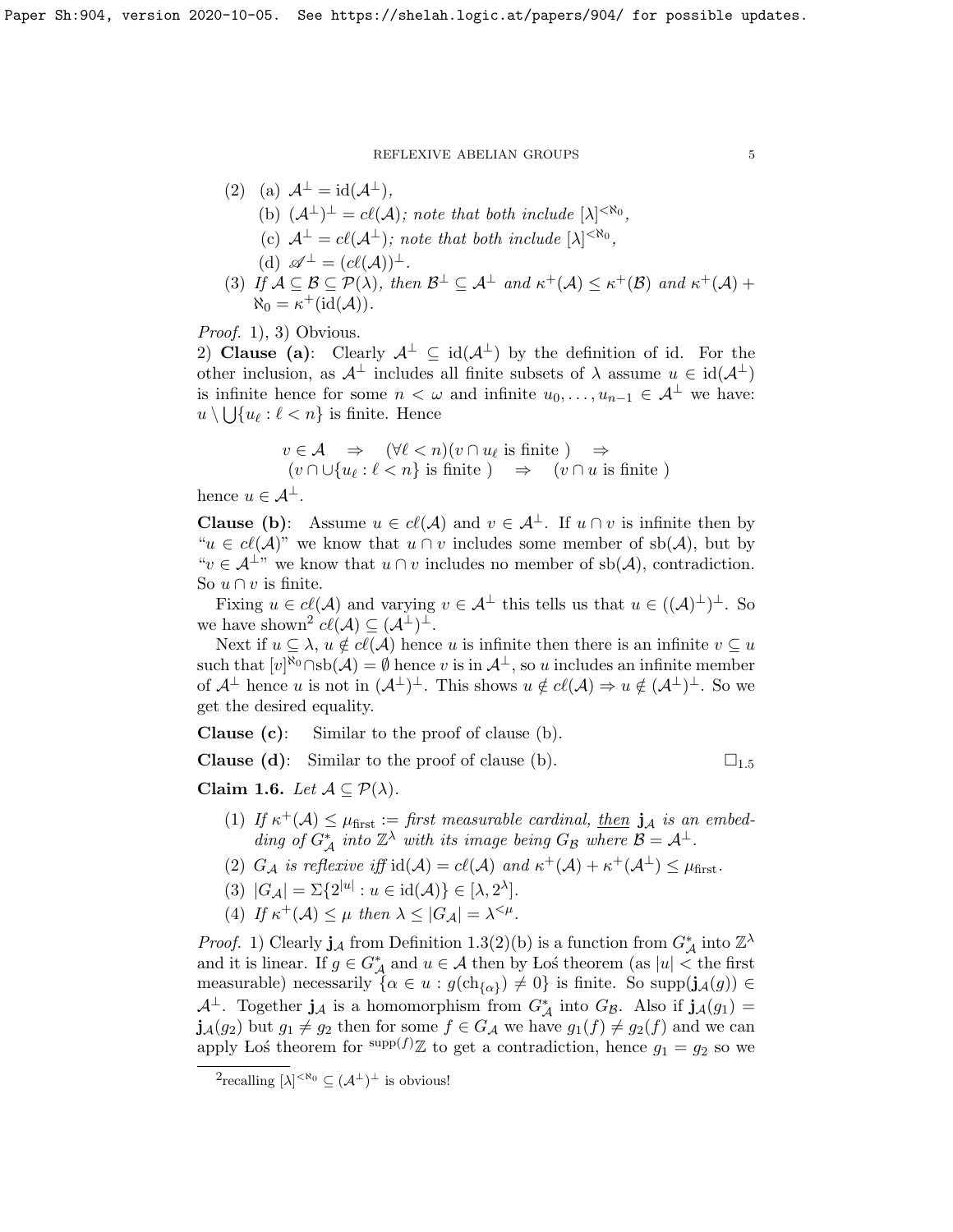have deduced " $j_A$  is one-to-one". It is also easy to see that it is onto  $G_B$ , so we are done.

2) First assume  $id(\mathcal{A}) = cl(\mathcal{A})$ . By [1.5\(](#page-3-2)2)(c) we have  $\mathcal{A}^{\perp} = cl(\mathcal{A}^{\perp})$ . Applying part (1) to A and to  $\mathcal{A}^{\perp}$  clearly if  $\kappa^+(\mathcal{A}) + \kappa^+(\mathcal{A}^{\perp}) \leq \mu_{\text{first}}$  we get  $G_{\mathcal{A}}$  is canonically isomorphic to  $(G^*_\mathcal{A})^*$ . Now  $\mathbf{j}_{\mathscr{A}}$  is an isomorphism from  $G_\mathscr{A}$  onto  $G_{\mathscr{B}} = G_{\mathscr{A}^{\perp}}$  and  $\mathbf{j}_{\mathscr{B}}$  is an isomorphism from  $G_{\mathscr{B}}$  onto  $G_{\mathscr{B}^{\perp}}$ , but by  $1.5(2)(c)$ by our assumption  $\mathscr{B}^{\perp} = (\mathscr{A}^{\perp})^{\perp} = cl(\mathscr{A}) = id(\mathscr{A})$ . So we have proved the "if" implications.

If  $\kappa^+(\mathcal{A}) > \mu_{\text{first}}$ , then there is  $u \in \mathcal{A}$  of cardinality  $\geq \mu_{\text{first}}$ , hence by Los theorem we get  $G_{\mathcal{A}}$  is not canonically isomorphic to  $G^{**}_{\mathcal{A}}$ .

Lastly if  $id(\mathcal{A}) \neq cl(\mathcal{A})$  necessarily there is  $u \in cl(\mathcal{A}) \setminus id(\mathcal{A})$  and let  $f = \text{ch}_u$  so  $u \in (\mathcal{A}^{\perp})^{\perp}$  and f defines a member of  $(G_{\mathcal{A}^{\perp}})^*$  not "coming from  $G_{\mathcal{A}}$ ". 3),4) Easy.  $\square_{1.6}$  $\square_{1.6}$  $\square_{1.6}$ 

<span id="page-5-1"></span>Claim 1.7. A sufficient condition for the existence of a reflexive group G of cardinality  $\geq \lambda$ , in fact  $\subseteq \mathbb{Z}^{\lambda}$  but  $\supseteq \mathbb{Z}^{(\lambda)}$  such that  $|G| + |G^*| \leq \lambda^{\leq \mu_{\text{first}}}$ , is  $\mathcal{D}_{\lambda,\mu_{\text{first}}}$ , when we define (for cardinals  $\lambda \geq \mu$ ):

$$
\mathcal{L}_{\lambda,\mu} \text{ there are } \mathcal{A}_1, \mathcal{A}_2 \subseteq [\lambda]^{\aleph_0} \text{ such that}
$$
  
(a)  $\mathcal{A}_1 \subseteq \mathcal{A}_2^{\perp}, i.e.$   
 $u_1 \in \mathcal{A}_1 \land u_2 \in \mathcal{A}_2 \implies u_1 \cap u_2 \text{ is finite,}$ 

(b)  $\kappa^+(\mathcal{A}_1^{\perp}) + \kappa^+(\mathcal{A}_2^{\perp}) \leq \mu$ .

*Proof.* Let  $\mathcal{A} = cl(\mathcal{A}_1)$  and  $\mathcal{B} = cl(\mathcal{A}^{\perp})$ . By [1.5\(](#page-3-2)2)(c) we have  $\mathcal{A}^{\perp} = \mathcal{B}$ , and by [1.5\(](#page-3-2)2)(b), we have  $\mathcal{B}^{\perp} = \mathcal{A}$  and lastly by 1.5(1)(a) we have  $\mathcal{A}_1 \subseteq \mathcal{A}$  and by  $\mathfrak{B}_{\lambda,\mu}(a)$  we have  $\mathcal{A}_2 \subseteq \mathcal{A}_1^{\perp}$  but  $\mathscr{A}_1^{\perp} = (c\ell(\mathscr{A}))^{\perp} = \mathscr{A}^{\perp} = c\ell(\mathscr{A}^{\perp}) = \mathscr{B}$  by the definitions of  $\mathscr{A}$ , by [1.5\(](#page-3-2)2)(d), hence by 1.5(2)(c) and by the definition of  $\mathscr{B}$ ; together we have  $\mathcal{A}_2 \subseteq \mathcal{B}$ .

Now  $A_1 \subseteq A$  hence  $A^{\perp} \subseteq A_1^{\perp}$  so  $\kappa^+(A^{\perp}) \leq \kappa^+(A_1^{\perp}) \leq \mu_{\text{first}}$ , also  $A_2 \subseteq B$ hence  $\mathcal{B}^{\perp} \subseteq \mathcal{A}_{2}^{\perp}$  hence  $\kappa^{+}(\mathcal{B}^{\perp}) \leq \kappa^{+}(\mathcal{A}_{2}^{\perp}) \leq \mu_{\text{first}}$ . But  $\mathcal{A}^{\perp} = \mathcal{B}$  and  $\mathcal{B}^{\perp} = \mathcal{A}$  and we have shown  $\kappa^+(\mathcal{A}), \kappa^+(\mathcal{B}) \leq \mu_{\text{first}}$ . So by [1.6\(](#page-4-1)1),(2)  $G_{\mathcal{A}}, G_{\mathcal{B}}$ are reflexive and by [1.6\(](#page-4-1)4) the cardinality inequalities hold.  $\square_{1.7}$  $\square_{1.7}$  $\square_{1.7}$ 

## <span id="page-5-0"></span>Claim 1.8.

- (1) If  $\lambda > \aleph_0$  has uncountable cofinality, then there are  $A_1, A_2 \subseteq [\lambda]^{\aleph_0}$ such that  $\mathcal{A}_1 \subseteq \mathcal{A}_2^{\perp}$  and  $\kappa^+(\mathcal{A}_1^{\perp}) + \kappa^+(\mathcal{A}_2^{\perp}) \leq \lambda$ .
- (2) Assume  $\lambda > \mu > \aleph_0$ ,  $cf(\lambda) > \aleph_0$  and  $S_1 \subseteq S_{\aleph_0}^{\lambda} = \{ \delta < \lambda : cf(\delta) = \emptyset \}$  $\aleph_0$ ,  $S_2 = S^{\lambda}_{\aleph_0} \setminus S_1$  are such that for every ordinal  $\delta < \lambda$  of cofinality  $\geq \mu$ , the set  $\delta \cap S_{\ell}$  is stationary in  $\delta$  for  $\ell = 1, 2$ . Then for some  $\mathcal{A}_1, \mathcal{A}_2 \subseteq [\lambda]^{\aleph_0}$ , we have

$$
\kappa^+(\mathcal{A}_{\ell}^{\perp}) \leq \mu \text{ for } \ell = 1,2 \quad \text{ and } \quad \mathcal{A}_1 \subseteq \mathcal{A}_2^{\perp}.
$$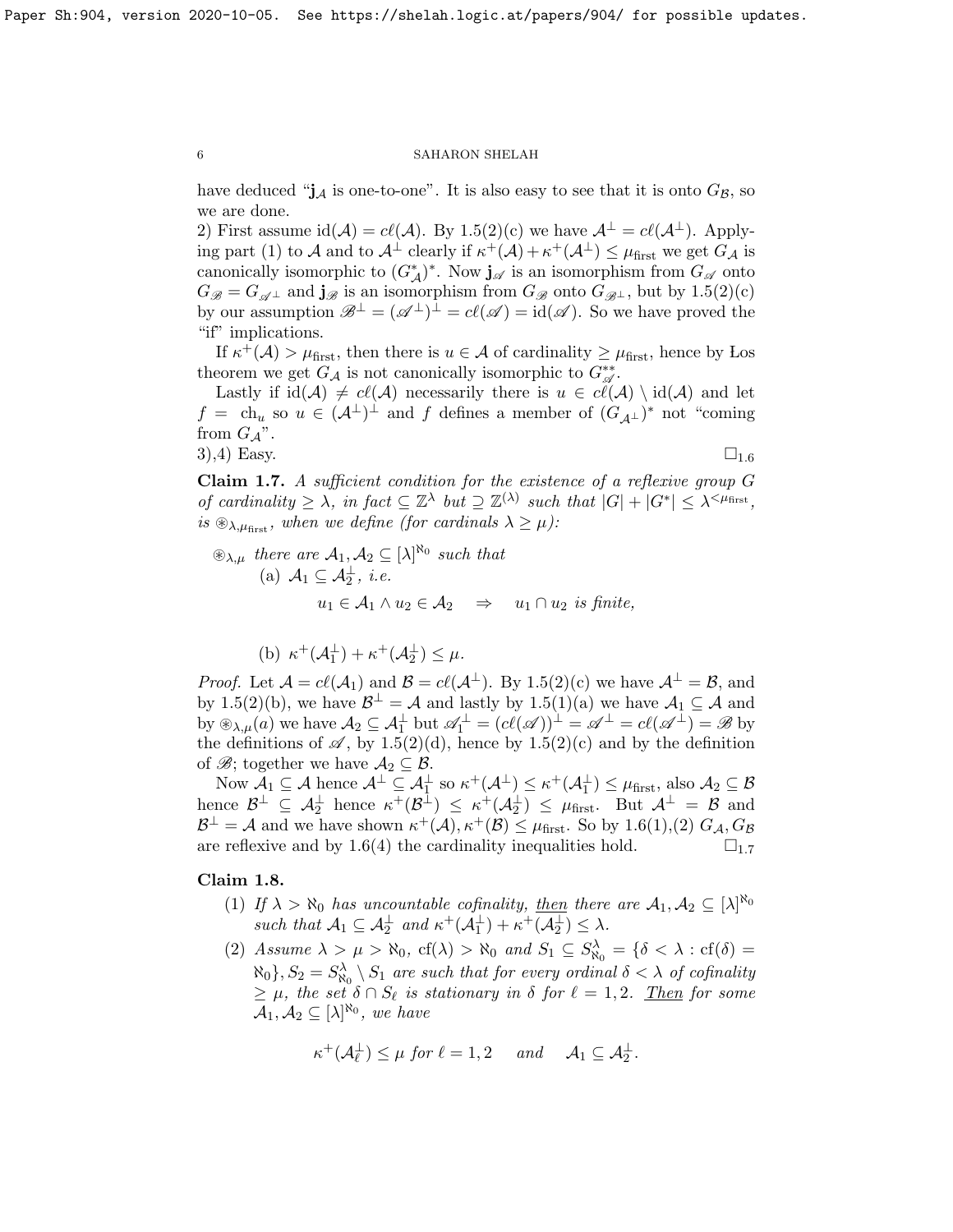## REFLEXIVE ABELIAN GROUPS  $\hspace{1.5cm} 7$

(3) If  $\mathbf{V} = \mathbf{L}$  (or, e.g. just  $\neg \exists 0^{\#}$ ), then for every  $\lambda > \aleph_0 = \mu$  the assumption of (2) holds.

*Proof.* 1) For each  $\delta \in S^{\lambda}_{\aleph_0} = \{\delta \lt \lambda : \delta \text{ limit of cofinality } \aleph_0\}$ , let

$$
\mathcal{P}_{\delta} = \{ u \subseteq \delta : \text{otp}(u) = \omega \text{ and } \text{sup}(u) = \delta \}.
$$

Let  $S_1, S_2 \subseteq S^{\lambda}_{\aleph_0}$  be stationary disjoint subsets of  $\lambda$  and let  $\mathcal{A}_{\ell} = \bigcup \{ \mathcal{P}_{\delta} : \delta \in$  $S_{\ell}$  for  $\ell = 1, 2$ . Now check.

2) The same proof as the proof of part (1).

3) Well known.  $\Box_{1.8}$  $\Box_{1.8}$  $\Box_{1.8}$ 

*Remark* 1.9. Also it is well known that we can force an example as in  $1.8(2)$ for  $\lambda = \mu_{\text{first}}, \mu = \aleph_1$ .

Without loss of generality  $V \models GCH$  and let  $\theta = cf(\theta) \leq \mu_{first}, \theta >$  $\aleph_0$ . Let  $\langle (\mathbb{P}_\alpha, \mathbb{Q}_\alpha) : \alpha \in \text{Ord}\rangle$  be a full support iteration,  $\mathbb{Q}_\alpha$  is defined as follows: it is  $\{f: \text{ for some } \gamma < \aleph_\alpha, f \in \gamma\{1,2\}, \text{ and for no increasing } \}$ continuous sequence  $\langle \alpha_{\varepsilon} : \varepsilon < \theta \rangle$  of ordinals  $\langle \gamma \rangle$  and  $\ell \in \{1, 2\}$  do we have  $\varepsilon < \theta \Rightarrow f(\alpha_{\varepsilon}) = \ell$  if  $\aleph_{\alpha}$  is regular, uncountable,  $\mathbb Q$  $\mathbb{Q}_{\alpha}$  is trivial,  $\{\emptyset\},\$ otherwise.

<span id="page-6-0"></span>**Claim 1.10.** Assume  $V = L$  or much less: for every singular  $\mu$  above  $2^{\aleph_0}$ with countable cofinality, we have  $\mu^{\aleph_0} = \mu^+$  and  $\Box_\mu$ .

Then for every  $\lambda$  there is a pair  $(\mathcal{A}_1, \mathcal{A}_2)$  as in  $\hat{\otimes}_{\lambda, \aleph_1}$  from [1.7.](#page-5-1)

*Proof.* See Goldstern-Judah-Shelah [\[GJS91\]](#page-18-2).  $\square_{1.10}$  $\square_{1.10}$  $\square_{1.10}$ 

Remark 1.11.

- (1) The assumption of Claim [1.10](#page-6-0) holds in models with many measurable cardinals.
- (2) Note that if  $\mu_1 \leq \mu_2$  then clearly  $\mathcal{L}_{\lambda,\mu_1} \Rightarrow \mathcal{L}_{\lambda,\mu_2}$ .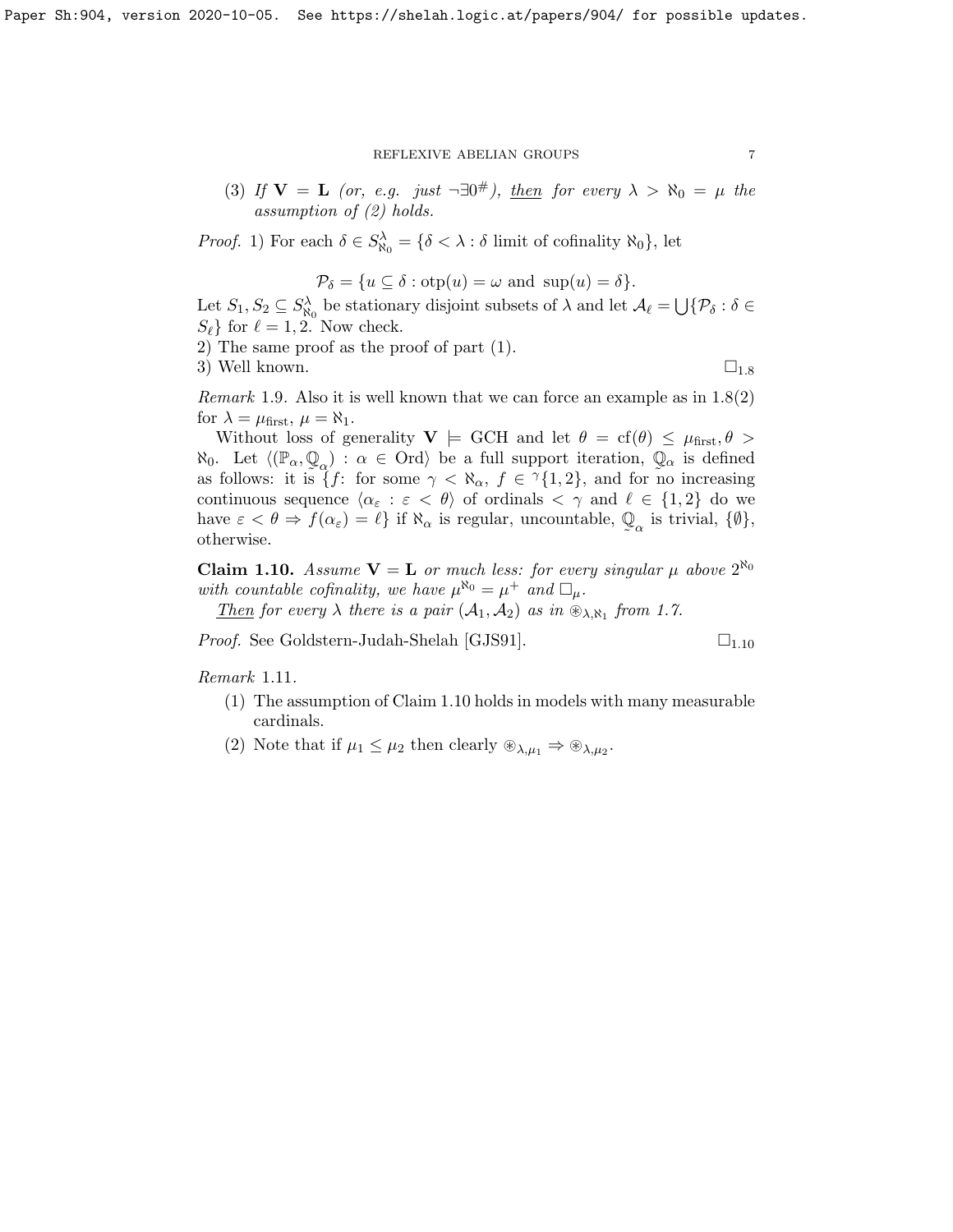#### § 2. Arbitrarily large reflexive groups

In this section we shall show that it is "hard" to fail the assumptions needed in the previous section in order to prove that there are reflexive groups of arbitrarily large cardinality. A typical result is Conclusion [2.1.](#page-7-0) Its proof uses parameters  $x$  (see Definition [2.7\)](#page-8-0). It is closed to an application in [\[She00\]](#page-18-3) to the Cantor discontinuum partition problem but as the needed lemma [2.8](#page-9-0) is only close to [\[She00\]](#page-18-3), we give a complete proof in the appendix (the next section).

A characteristic conclusion is

<span id="page-7-0"></span>**Conclusion 2.1.** There is a reflexive subgroup G of  $^{\lambda} \mathbb{Z}$  if  $(*)_\mu$  below holds, moreover  $G, G^*$  has cardinality  $\in [\lambda, \lambda^\mu]$ , when

 $(*)_{\mu} \kappa$  is strong limit singular  $< \mu_{\text{first}}$  of cofinality  $\aleph_0$  and  $\kappa < \kappa^* < 2^{\kappa}$ and for no  $\chi \geq 2^{\kappa}$  is there a subfamily  $\mathcal{A} \subseteq [\chi]^{\kappa^*}$  of cardinality  $>\chi$ the intersection of any two members is of cardinality  $\lt \kappa$ .

Remark 2.2. Alternatively, assume  $\kappa = \aleph_0 < \kappa^* < 2^{\aleph_0}$ ,  $\mathfrak{a} = 2^{\aleph_0}$ .

## <span id="page-7-1"></span>Definition 2.3.

- (1) We say that the triple  $(\kappa, \kappa^*, \mu)$  is admissible when  $\mu = \mu^{\kappa}$  (here usually  $\mu = 2^{\kappa}$ ,  $\kappa \leq \kappa^* < \mu$  and the triple is  $\lambda$ -admissible for every  $\lambda \geq \mu$ , see below.
- (2) The triple  $(\kappa, \kappa^*, \mu)$  is  $\lambda$ -admissible when there is  $\theta$  witnessing it which means:
	- (a)  $\mu = \mu^{\kappa}, \kappa \leq \kappa^* < \mu \leq \lambda$ ,
	- (b)  $\kappa^* \leq \theta < \mu$ ,
	- (c) there is no family of more than  $\lambda$  members of  $[\lambda]^{\geq \theta}$  such that the intersection of any two has cardinality (strictly) less than  $\kappa^*$ .
- (3) The triple  $(\kappa, \kappa^*, \mu)$  is weakly  $\lambda$ -admissible when:
	- (a) as above, i.e.  $\mu = \mu^{\kappa}, \kappa \leq \kappa^* < \mu \leq \lambda$ ,
	- (b) there is no family of more than  $\lambda$  members of  $[\lambda]^\mu$  with any two of intersection of cardinality (strictly) less than  $\kappa^*$ .

Remark 2.4.

- (1) We may allow  $(\kappa, \kappa^*)$  to be ordinals.
- (2) In the proof of [\[She00,](#page-18-3) 3.8], " $\theta$  witness  $(\kappa, \kappa^*, \mu)$  is  $\lambda$ -admissible" was written  $\otimes_{\lambda}^{\theta}$ .

For the next claim, recall that  $pp_J(\theta) = \sup(\cup \{ \text{pcf}_J(\bar{\theta}) : \bar{\theta} = \langle \theta_{\varepsilon} : \varepsilon \in S \rangle \}),$ where  $\theta_{\varepsilon} = \text{cf}(\theta_{\varepsilon}) \in (|S|, \theta), \theta = \lim_{J} \langle \theta_{\varepsilon} : \varepsilon \in S \rangle$ , and ?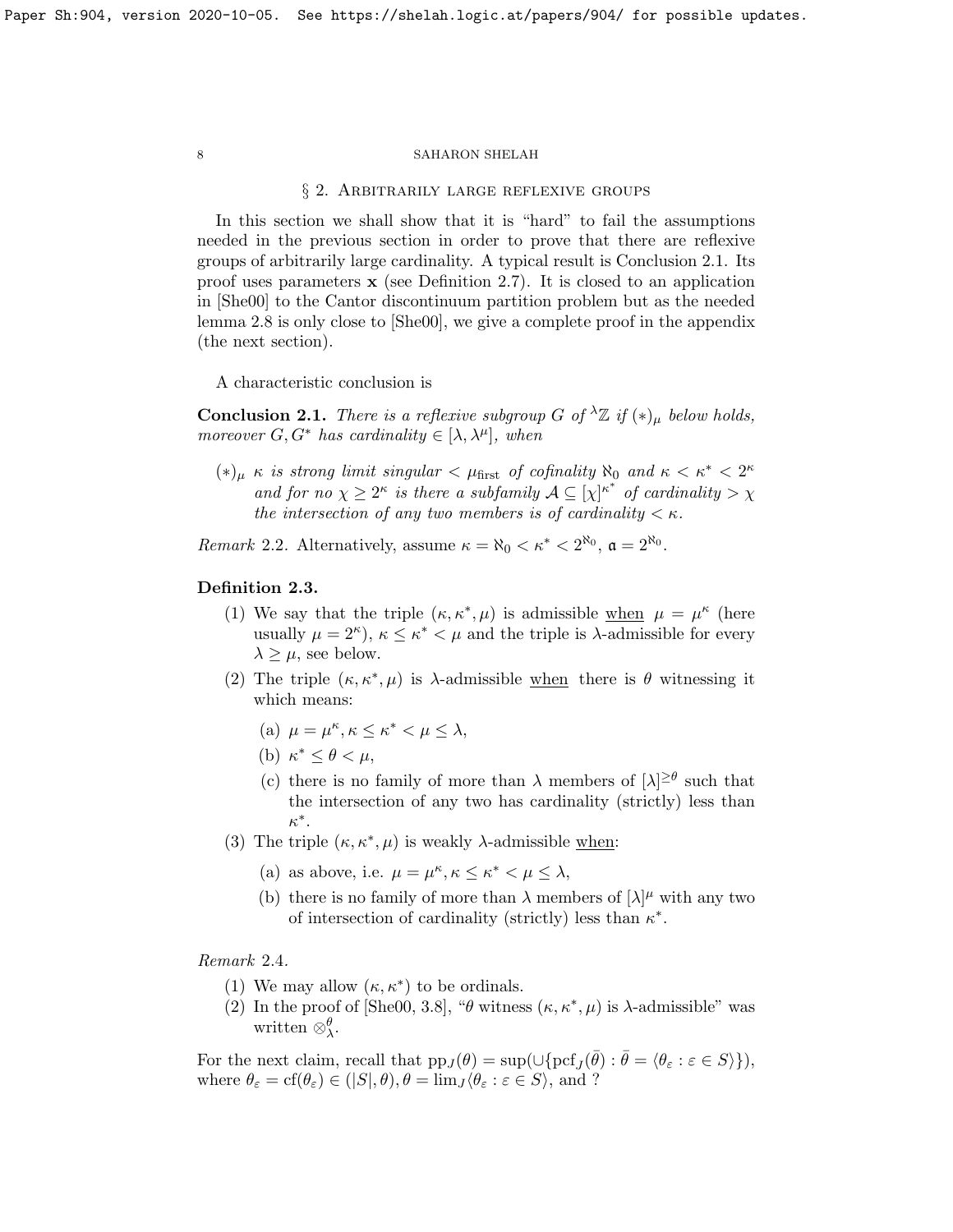<span id="page-8-1"></span>Claim 2.5. The triple  $(\kappa, \kappa^*, \mu)$  is admissible when at least one of the following occurs:

- (\*)<sub>1</sub> (a)  $\mu = 2^{\aleph_0} \ge \aleph_{\delta} > \kappa^* \ge \kappa = \aleph_0, \delta$  a limit ordinal (b) for every  $\lambda > \mu = 2^{\aleph_0}$  we have
- $\delta > \sup \{ \alpha < \delta : \text{ for some } \theta \in (\mu, \lambda), \text{cf}(\theta) = \aleph_{\alpha} \text{ and } \}$  $\text{pp}_J(\theta) > \lambda$  for some  $\aleph_{\alpha}$ -complete ideal J on  $\aleph_{\alpha}\}$
- (\*)<sub>2</sub>  $\kappa > cf(\kappa) = \aleph_0$  is strong limit,  $\delta$  a limit ordinal and we have: (a)  $\mu = \mu^{\kappa} \geq \kappa^{+\delta} > \kappa^* \geq \kappa$ ,
	- (b) for every  $\lambda > \mu$  we have

$$
\delta > \sup \{ \alpha < \delta : \text{ for some } \theta \in (\mu, \lambda), cf(\theta) = (\kappa^*)^{+\alpha} \text{ and } \\\text{pp}_J(\theta) > \lambda \text{ for some } (\kappa^*)^{+\alpha} \text{-complete ideal on } (\kappa^*)^{+\alpha} \}.
$$

<span id="page-8-2"></span>*Remark* 2.6. In [2.5,](#page-8-1) clause (b) of  $(*)_2$  we can ask less because in clause (c) of [2.3\(](#page-7-1)2) the intersection has cardinality  $\langle \kappa^* \rangle$  not just  $\langle \theta \rangle$ .

*Proof.* Should be clear.  $\Box_{2.6}$  $\Box_{2.6}$  $\Box_{2.6}$ 

<span id="page-8-0"></span>**Definition 2.7.** 1) The quintuple  $\mathbf{x} = (X, c\ell, \kappa, \kappa^*, \mu)$  is a parameter when:

- (a)  $c \ell : \mathcal{P}(X) \to \mathcal{P}(X),$
- (b)  $\kappa \leq \kappa^* \leq \mu = \mu^{\kappa}$ .
- 2) The quintuple  $x$  is an admissible parameter when in addition:
	- (c) the triple  $(\kappa, \kappa^*, \mu)$  is an admissible triple (see Definition [2.3\(](#page-7-1)1) above).

3) We define

$$
\mathcal{P}_{\mathbf{x}}^* := \{ A \subseteq X : \ |A| = \mu \text{ and for every } B \subseteq A \text{ satisfying} \ |B| = \kappa^* \text{ there is } B' \subseteq B, |B'| = \kappa \text{ such that} \ c\ell(B') \subseteq A, \text{ and } |c\ell(B')| = \mu \}
$$

and

$$
\mathcal{Q}_{\mathbf{x}}^* = \{B : B \subseteq X, |B| = \kappa \text{ and } |c\ell(B)| = \mu\}
$$
  
and for  $A \in \mathcal{P}_{\mathbf{x}}^*$  we define  $\mathcal{Q}_{\mathbf{x},A}^* = \{B \in \mathcal{Q}_{\mathbf{x}}^* : c\ell(B) \subseteq A\}.$   
4) We say **x** is a strongly solvable parameter when:

- $(a), (b)$  as in part  $(1)$ 
	- (c) if  $\bar{h} = \langle h_B^1, h_B^2 : B \in \mathcal{Q}_{\mathbf{x}}^* \rangle$  and for every  $B \in \mathcal{Q}_{\mathbf{x}}^*$  we have  $h_B^{\ell}$ :  $c\ell(B) \to \mu$  for  $\ell = 1, 2$  and  $(\forall \alpha < \mu)(\exists^{\mu} \beta \in c\ell(B))(h_B^2(\beta) = \alpha),$ then there is a function  $h: X \to \mu$  such that: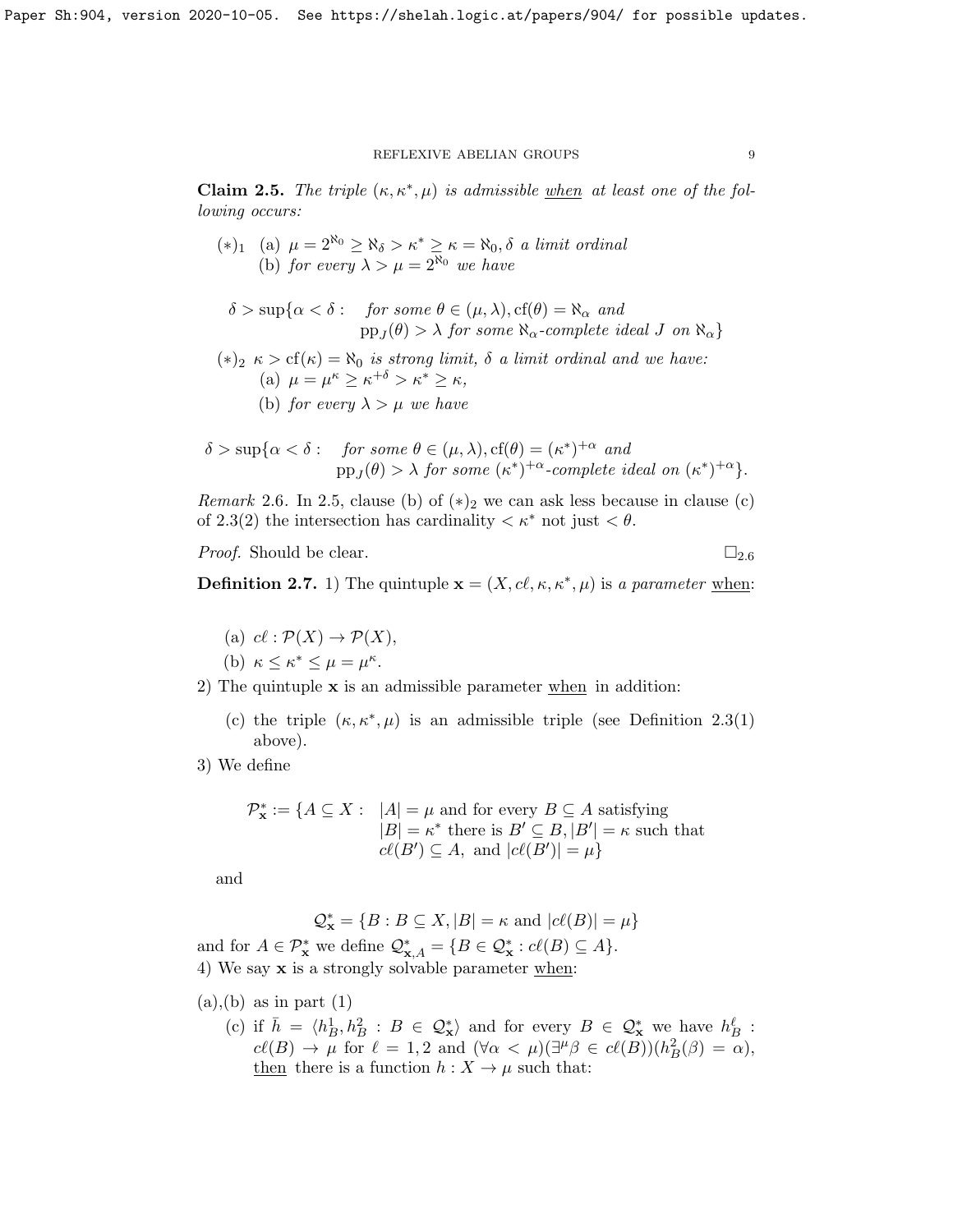$\odot$  if  $A \in \mathcal{P}_{\mathbf{x}}^*$ , so  $|A| = \mu$  then for some  $B \in \mathcal{Q}_{\mathbf{x},A}^*$  for every  $\beta < \mu$ the set  $\{x \in cl(B) : h_B^2(x) = \beta, h(x) = h_B^1(x)\}\$ has cardinality  $\mu$ .

5) **x** is called solvable if above we restrict to the case  $h_B^2 = h_B^1$ .

<span id="page-9-0"></span>**Lemma 2.8.** If  $\mathbf{x} = (X, c\ell, \kappa, \kappa^*, \mu)$  is an admissible parameter, then  $\mathbf{x}$  is strongly solvable.

*Proof.* The proof is similar to  $[\text{She00, 3.8(2)}]$ , see a full proof in the next section.  $\square_{2.8}$  $\square_{2.8}$  $\square_{2.8}$ 

We need the following for stating the main result:

<span id="page-9-1"></span>**Definition 2.9.** 1) We say  $A \subseteq \mathcal{P}(\lambda)$  is  $(\sigma, \kappa^*, \mu)$ -full in  $\lambda$  when  $A \subseteq [\lambda]^\sigma$ and for every  $A \in |\lambda|^{k^*}$  we have:  $|A \cap B| \ge \sigma$  for at least  $\mu$  members B of  $\mathcal{A}$  or  $\sigma = \kappa^*$  and  $\{B \in \mathscr{A} : |B \cap A| \ge \sigma\}$  has cardinality  $\lt \kappa^*$ .

2) We say  $A \subseteq [\lambda]^\sigma$  is  $(\sigma, \theta)$ -MAD or  $\theta$ -MAD in  $\lambda$  when  $|A| \ge \sigma$  and  $B_1 \neq B_2 \in \mathcal{A} \Rightarrow |B_1 \cap B_2| < \theta \text{ and } B \in [\lambda]^\sigma \Rightarrow (\exists A \in \mathcal{A})(|A \cap B| \ge \theta).$ 

2A) If  $\theta = \sigma$  we may omit  $\theta$  writing "MAD". We may omit "in  $\lambda$ " and we may replace "in  $\lambda$ " by "in  $A_*$ ".

3) For  $\theta \leq \sigma \leq \chi$  let  $\mathfrak{a}_{\chi,\sigma,\theta} = \text{Min}\{|\mathcal{A}| : \mathcal{A} \subseteq [\chi]^{\sigma}$  is  $\theta$ -MAD} and let  $a_{\chi,\sigma} = a_{\chi,\sigma,\sigma}.$ 

<span id="page-9-2"></span>**Claim 2.10.** 1) Assume  $A \subseteq [\lambda]^\sigma$  is MAD, i.e.  $|\mathscr{A}| \ge \sigma, A \ne B \in \mathcal{A} \Rightarrow$  $|A \cap B| < \sigma$  and there is no  $A \in [\lambda]^\sigma$  such that  $B \in \mathcal{A} \Rightarrow |B \cap A| < \sigma$ . Then the family A is  $(\sigma, \kappa^*, \mu)$ -full  $(in \lambda)$  when

 $\boxplus_{\sigma,\kappa^*,\mu} \sigma \leq \kappa^* < \mu$  and  $\mathfrak{a}_{\kappa^*,\sigma} \geq \mu$ .

2) The statement  $\mathbb{H}_{\sigma,\kappa^*,\mu}$  holds when at least one of the following occurs:

- $(*)_1$   $\sigma = \aleph_0 \leq \kappa^* < \mu = 2^{\aleph_0}$  and  $\mathfrak{a} = 2^{\aleph_0}$  (or just  $\mathfrak{a}_{\kappa^*,\aleph_0} = 2^{\aleph_0}$ ),
- $(*)_2 \sigma$  is regular and for some strong limit singular cardinal  $\chi > \sigma$  of cofinality  $\sigma$  we have  $\chi \leq \kappa^* < \mu = 2^{\chi}$ .

*Proof.* 1) Let  $A \in [\lambda]^{\kappa^*}$ , so if  $\kappa^* > \kappa$  then by " $\mathscr A$  is MAD" necessary  $(\exists^{\geq\kappa^*} B \in \mathscr{A}) (B \cap A)$  has cardinality  $\geq \sigma$ ), hence  $(\exists^{\geq\kappa} B \in \mathscr{A}) (B \cap A)$  has cardinality  $\geq \sigma$ ). Now  $\mathcal{A}' := \{u \cap A : u \in \mathcal{A} \text{ and } u \cap A \text{ has cardinality } \geq \sigma\}$ is a MAD family of subsets of A hence  $|\mathcal{A}'| \geq \mathfrak{a}_{\kappa^*,\sigma} \geq \mu$  as required. Note that  $\mathfrak{a}_{\kappa^*,\sigma} \geq \mathfrak{a}_{\sigma,\sigma}.$ 2) Case 1:  $(*)_1$  holds.

Obvious.

<u>Case 2</u>: We have  $(*)_2$  so  $\sigma, \chi, \kappa^*, \mu$  are as there. Verifying  $\boxplus_{\sigma,\kappa^*,\mu}$  the first demand " $\sigma \leq \kappa^* < \mu$ " is obvious - just check  $(*)_2$ , but have to prove  $\mathfrak{a}_{\kappa^*,\sigma} \geq \mu$ ; see Definition [2.9\(](#page-9-1)3). So assume  $\mathscr{A} \subseteq [\kappa^*]^{\sigma}$  is  $\sigma$ -MAD in  $\kappa^*$  and we should prove that  $|\mathscr{A}| \geq \mu$ .

Let  $A \in [\kappa^*]^\chi$  and  $\mathscr{A}' := \{u \cap A : u \in \mathcal{A} \text{ and } |u \cap A| = \sigma\}$  has cardinality  $\geq \kappa^*$ ; clearly  $\mathscr A$  is a MAD subfamily of  $[A]^\sigma$ . But: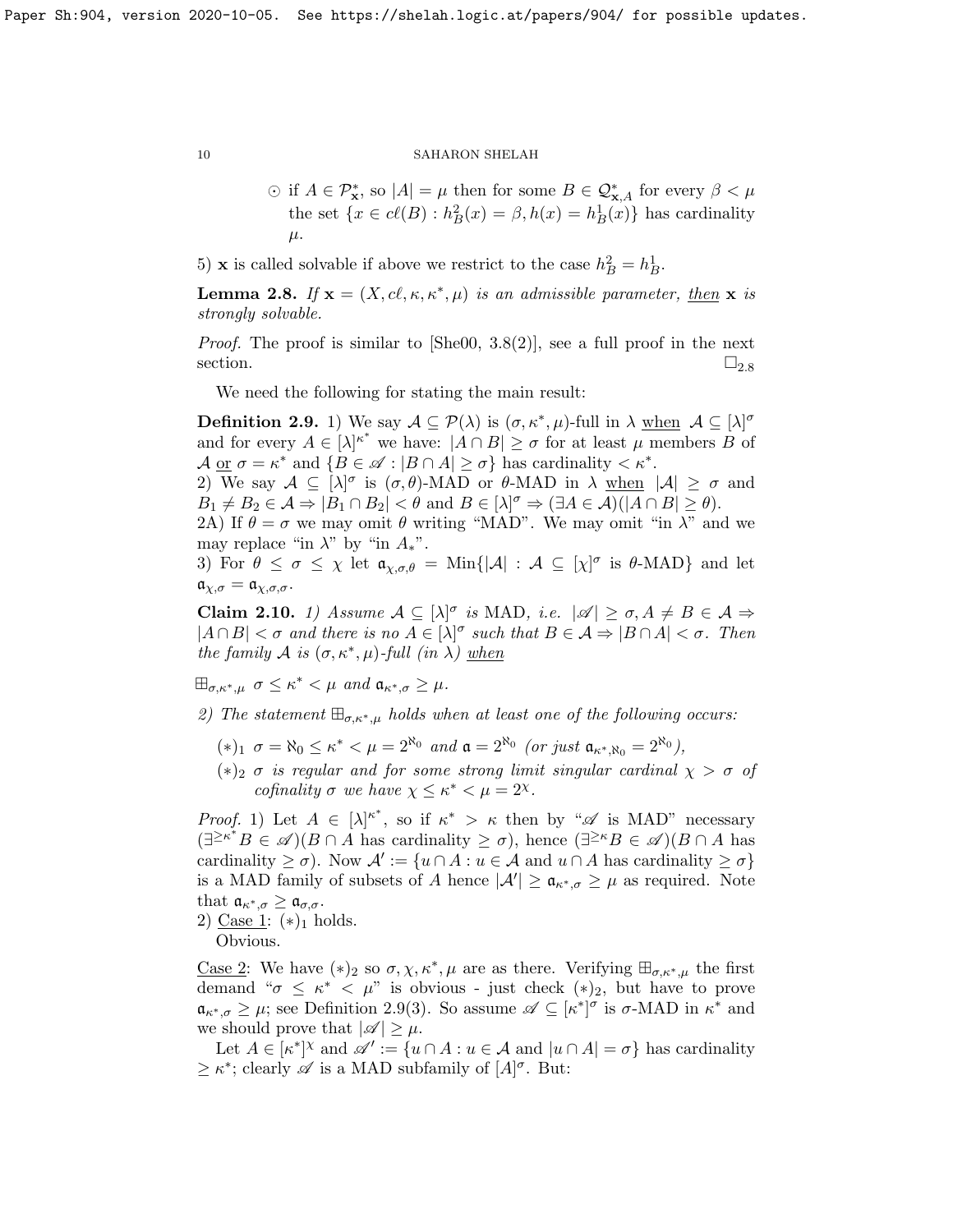- $\odot$ <sub>1</sub> there is a MAD family  $\mathcal{A}_0 \subseteq [A]^\sigma$  of cardinality  $\chi^\sigma = 2^\chi$ ,
- $\odot_2$  if  $u \in \mathscr{A}'$  and even  $u \in [A]^\sigma$  then  $|\{v \in A_0 : |v \cap u| \ge \sigma\}| \le 2^{\kappa}$ .

Hence necessarily  $|\mathscr{A}'| = 2^{\chi} = \mu$ , hence  $\{B \in \mathscr{A} : A \cap B$  of cardinality  $\sigma\}$ has cardinality  $\mu$  as required.  $\Box_{2,10}$  $\Box_{2,10}$  $\Box_{2,10}$ 

We shall use the following definition for  $\sigma = \aleph_0$  in the proof of the main result in this section:

<span id="page-10-1"></span>**Definition 2.11.** Assume  $\lambda$  is an infinite cardinal,  $\mathcal{A} \subseteq [\lambda]^\sigma$  a MAD family,  $|\mathcal{A}| = \lambda^{\sigma}$  and  $\bar{u}^* = \langle u_{\alpha}^* : \alpha < \lambda^{\sigma} \rangle$  enumerates A with no repetitions. For every  $A \subseteq \lambda^{\sigma}$  we define  $set(A) = set(A, \bar{u}^*)$  as

 $\bigcup \{u_{\alpha}^* : \text{ the set } u_{\alpha}^* \cap (\bigcup \{u_{\beta}^* : \beta \in A\}) \text{ is an infinite set}\} \cup (\lambda \cap A).$ 

<span id="page-10-0"></span>**Claim 2.12.** 1) There is a reflexive group  $G \subseteq {}^{\lambda} \mathbb{Z}$  of cardinality  $\in [\lambda, \lambda^{\mu}]$ when:

- (a)  $(\kappa, \kappa^*, \mu)$  is an admissible triple,  $\mu < \mu_{\text{first}}$
- (b) at least one of the following holds
	- ( $\alpha$ )  $\mathfrak{a} = 2^{\aleph_0} = \mu$  and  $\kappa = \aleph_0$
	- (β)  $\kappa$  is strong limit singular of cofinality  $\aleph_0$  and  $\mu = 2^{\kappa}$
	- ( $\gamma$ ) there is a MAD family  $\mathcal{A} \subseteq [\mu]^{\aleph_0}$  which is  $(\aleph_0, \kappa^*, \mu)$ -full, i.e. such that: if  $A \in [\mu]^{\kappa^*}$  then

 $|\{u \in \mathcal{A} : u \cap B \text{ is infinite }\}| = \mu.$ 

2) Given  $\mu$ , for every  $\lambda \geq \mu$  there are  $\mathcal{A}_1, \mathcal{A}_2$  as in  $\mathcal{D}_{\lambda,\mu}$  of [1.7](#page-5-1) provided that there are an admissible triple,  $(\kappa, \kappa^*, \mu)$  and a  $(\aleph_0, \kappa^*, \mu)$ -full MAD family  $\mathcal{A} \subseteq [\lambda]^{\aleph_0}.$ 

*Remark* 2.13. 1) Concerning [2.12\(](#page-10-0)2) if  $\kappa < \mu_{\text{first}}$  then trivially [1.7](#page-5-1) apply. 2) Actually [\[She04,](#page-18-4) §3] deals essentially with equiconsistency results for such properties.

*Proof.* 1) First there is a MAD family  $A \subseteq [\lambda]^{\aleph_0}$ . It is  $(\kappa, \kappa^*, \mu)$ -full. Why? if assumption  $(b)(\alpha)$  then by [2.10](#page-9-2) using  $(*)_1$  in part (2) there; if  $(b)(\beta)$  then by [2.10](#page-9-2) using  $(*)_2$  of part (2) there with  $\kappa$  here standing for  $\chi$  there; of course also  $(b)(\gamma)$  implies this. Second, the result follows from part (2) and [1.7.](#page-5-1)

2) Without loss of generality  $\lambda > \mu$ , as otherwise the conclusion is trivial. We use the Lemma [2.8.](#page-9-0)

To apply it we shall choose X, cl and let  $\mathbf{x} = (X, c\ell, \kappa, \kappa^*, \mu)$  and show that the demands there hold. Let  $A \subseteq [\lambda]^{\aleph_0}$  be a MAD family of cardinality  $\lambda^{\aleph_0}$  which is  $(\kappa, \kappa^*, \mu)$ -full and without loss of generality  $\mathcal{A} \cap \lambda = \emptyset$ , i.e. no  $u \in \mathscr{A}$  is a countable ordinal and let  $\bar{u}^* = \langle u^*_{\alpha} : \alpha < \lambda^{\aleph_0} \rangle$  list A with no repetitions.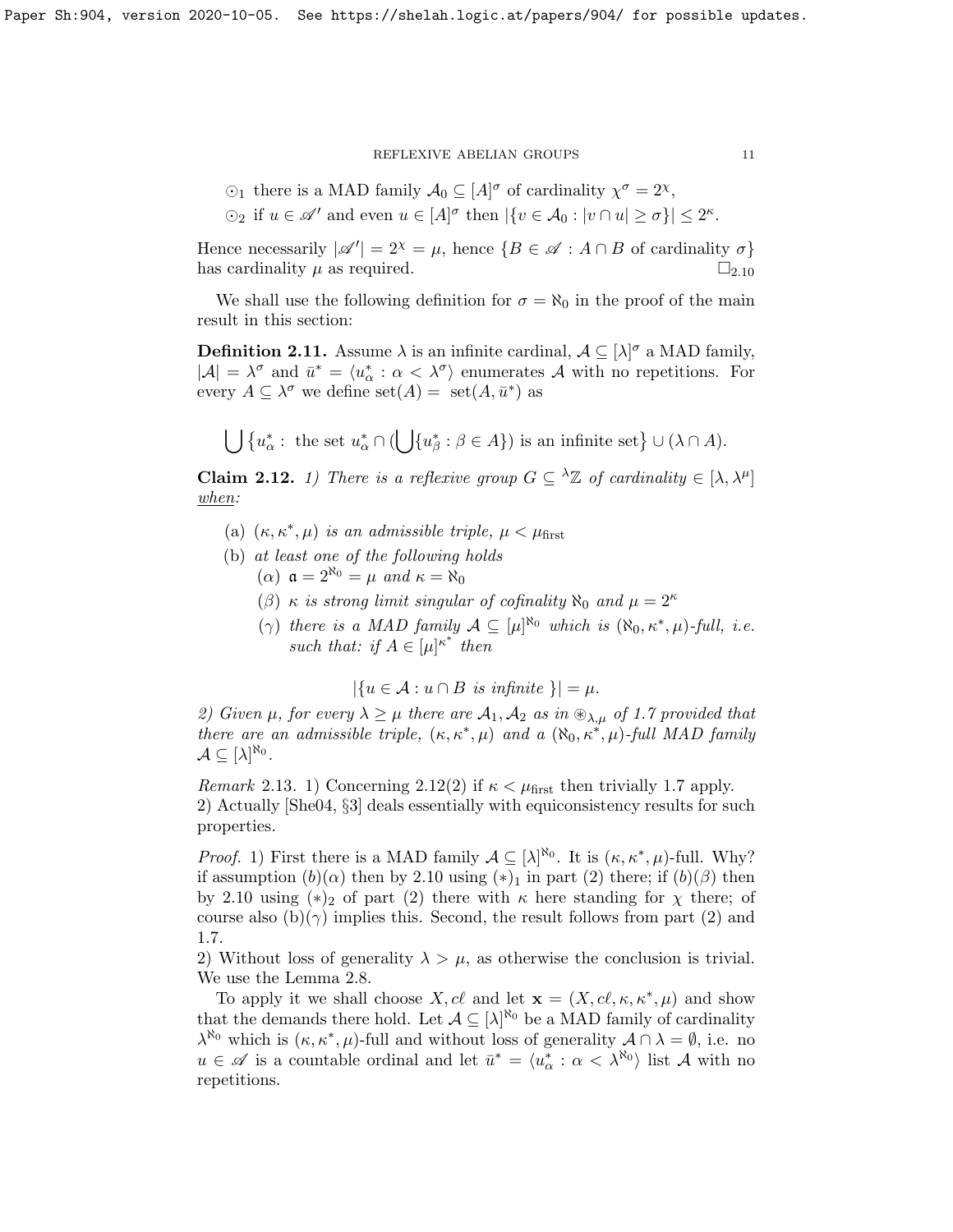Recall, that by the claim's assumption  $\mu = 2^{\kappa}$  and let  $X = \lambda \cup A$ , i.e. if  $\alpha$  is an ordinal of cardinality  $\aleph_0$  then  $\alpha \notin \mathscr{A}$ . We define a function

> $c \ell : \mathcal{P}(\lambda \cup \mathcal{A}) \rightarrow \mathcal{P}(\lambda \cup \mathcal{A})$  by :  $cl(A) := A \cup \{B \in \mathcal{A} : B \cap set(A, \bar{u}^*) \text{ is infinite}\}\$

where  $set(A, \bar{u}^*)$  is defined in Definition [2.11](#page-10-1) with  $\aleph_0$  here standing for  $\sigma$ there.

We shall prove

 $\otimes$  the quintuple  $\mathbf{x} = (X, c\ell, \kappa, \kappa^*, \mu)$  is an admissible parameter.

We should check the demands of Definition [2.7\(](#page-8-0)1)(2),

**Clause** (a) there, i.e.  $c\ell : \mathcal{P}(X) \to \mathcal{P}(X)$  is trivial by our choices of X,  $c\ell$ 

**Clause (b)** there says  $\kappa \leq \kappa^* \leq \mu = \mu^{\kappa}$ , which is trivial.

**Clause** (c): It says that  $(\kappa, \kappa^*, \mu)$  is admissible triple which holds by our assumption (a) of [2.12.](#page-10-0)

So we can apply Lemma [2.8](#page-9-0) hence

 $\oplus$  **x** is strongly solvable, see Definition [2.7\(](#page-8-0)3).

To apply it we should choose  $\bar{h} = \langle h_u^1, h_u^2 : u \in \mathcal{Q}_{\mathbf{x}}^* \rangle$ .

Given  $u \in \mathcal{Q}_{\mathbf{x}}^*$ , hence  $u \in [X]^{\kappa}$  we let  $h_u^2 : c\ell(u) \to \mu$  be such that

$$
(\forall \alpha < \mu)(\exists^{\mu}\beta \in cl(u))[h_u^2(\beta) = \alpha].
$$

Let  $h_u^1(x)$  be  $h_u^2(x)$ .

So by clause (c) of Definition [2.7\(](#page-8-0)4) there is a function  $h: X \to \mu$  satisfying  $\odot$  from Definition [2.7\(](#page-8-0)4). We define  $\mathcal{A}_{\ell} := \{A \in \mathcal{A} : h(A) = \ell\} \subseteq \mathcal{A}$ for  $\ell = 1, 2$  and it suffices to check that  $(\mathcal{A}_1, \mathcal{A}_2)$  are as required in  $\mathcal{D}_{\lambda,\mu}$  of Claim [1.7.](#page-5-1)

First, as  $A_1, A_2 \subseteq A$  and  $A$  is  $\subseteq [\lambda]^{\aleph_0}$  clearly  $A_1, A_2 \subseteq [\lambda]^{\aleph_0}$ .

Second, Clause (a) there says " $u_1 \in A_1 \wedge u_2 \in A_2 \Rightarrow u_1 \cap u_2$  finite" and it holds as  $A_1, A_2$  are disjoint subsets of A which is a MAD subset of  $[\lambda]^{R_0}$ .

Third and lastly, clause (b) from  $\otimes_{\lambda,\mu}$  of Definition [1.7](#page-5-1) says that  $\kappa^+(\mathcal{A}_{\ell}^{\perp}) \leq$  $\mu$ . So towards a contradiction assume  $A \subseteq \lambda, |A| = \mu$  and  $A \in \mathcal{A}_{\ell}^{\perp}$ , i.e.

"
$$
u \in \mathcal{A}_{\ell} \Rightarrow A \cap u
$$
 finite"

Let

$$
\mathscr{A}' := \{ u_{\alpha}^* \in \mathcal{A} : A \cap u_{\alpha}^* \text{ is infinite} \}.
$$

Now if  $A \in \mathcal{P}_{\mathbf{x}}^*$  then by the definition of " $A \in \mathcal{P}_{\mathbf{x}}^{**}$  in [2.7\(](#page-8-0)3) there is  $B \subseteq A$  which belongs to  $\mathcal{Q}_{\mathbf{x},A}^*$  hence  $|B| = \kappa$  and recall  $\kappa < \mu$ . Clearly  $c\ell(B)\setminus \lambda\subseteq\mathscr{A}'\subseteq\mathcal{A}$  and by the choice of h for some such B there is  $u^*_{\alpha_{\ell}}\in$  $c\ell(B)$  satisfying  $h(u_{\alpha_{\ell}}^{*}) = \ell$ . Also as

$$
u_{\alpha_{\ell}}^* \in cl(B) \cap \mathcal{A} \subseteq cl(A) \cap \mathcal{A},
$$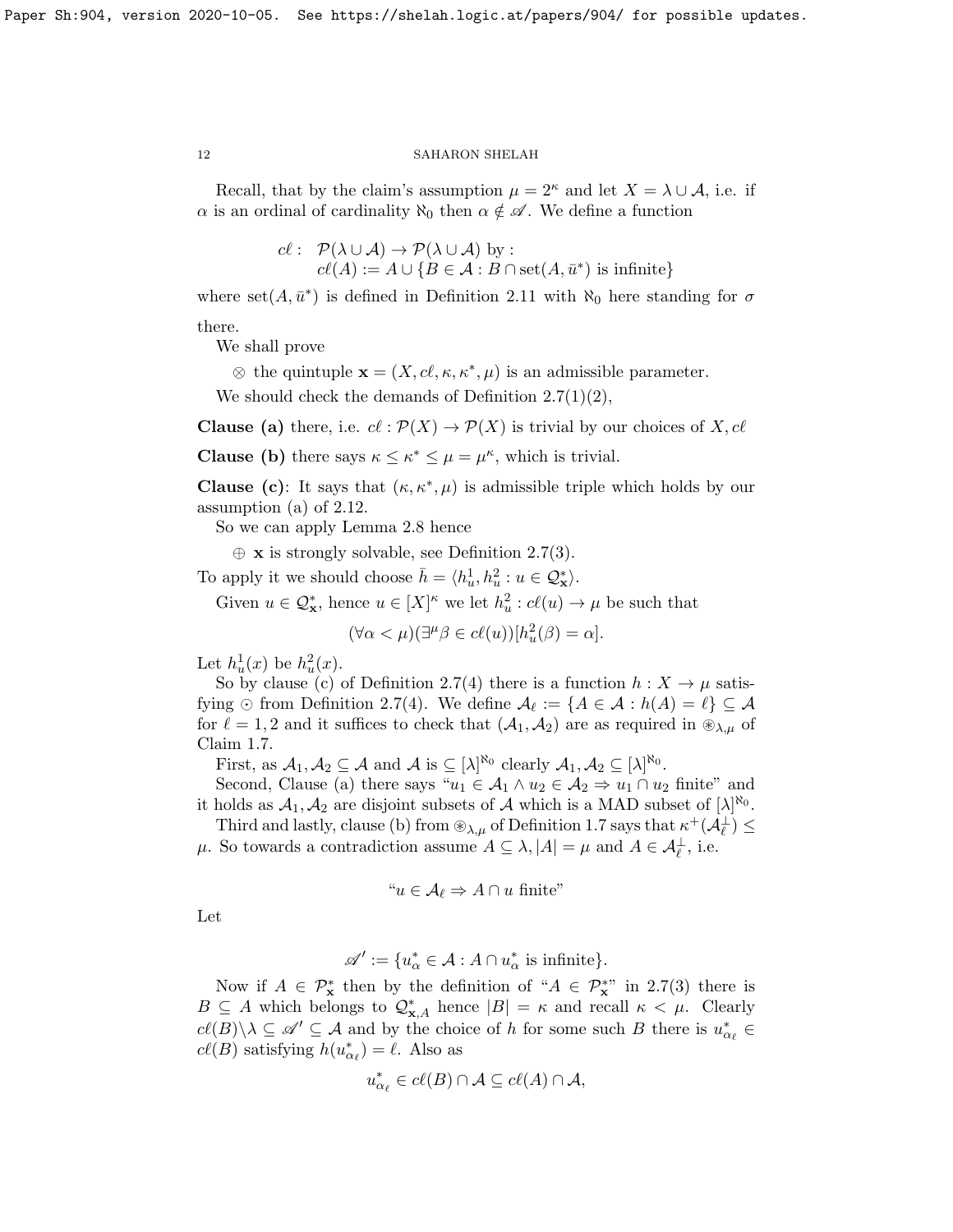clearly  $h(u_{\alpha_{\ell}}^{*}) = \ell$  and  $u_{\alpha_{\ell}}^{*} \in \mathcal{A}_{\ell}$ , contradiction to " $A \in \mathcal{A}_{\ell}^{\perp}$ ". So we are left with proving

 $\circledast A \in \mathcal{P}_{\mathbf{x}}^*$ .

This follows from the choice of  $\mathcal{A} \subseteq [\lambda]^{\aleph_0}$  as MAD  $(\kappa, \kappa^*, \mu)$ -full.  $\square_{2.12}$  $\square_{2.12}$  $\square_{2.12}$ 

Note that it is very hard to fail  $(\forall \lambda)(\otimes_{\lambda,\mu_{\text{first}}})$ , e.g. easily

<span id="page-12-0"></span>**Claim 2.14.** 1) If  $\chi$  is strong limit (uncountable),  $\mathbb P$  is a (set) forcing and,

 $\mathbb{P} \mathbb{P}^{n_2 \aleph_0} > \chi$  and  $\chi$  is still a limit cardinal"

where  $\mathbb P$  has cardinality  $\leq \chi$  or at least satisfies the  $\chi^+$ -c.c., then in  $V^{\mathbb P}$ the triple  $(\aleph_0, \chi, 2^{\aleph_0})$  is admissible.

1A) If  $\mathbb P$  is a (set) forcing,  $\kappa < \chi$  are strong limit cardinals and  $\Vdash_{\mathbb P}$  " $\chi$  is a limit cardinal and  $\kappa$  is strong limit cardinal of cofinality  $\aleph_0$  and  $\chi < \kappa^{\aleph_0}$ " and  $\mathbb P$  satisfies the  $\chi$ -c.c., then the tuple  $(\kappa, \chi, \kappa^{\aleph_0})$  is admissible.

2) If  $\mathcal{D}_{\lambda,\mu}$  of [1.7](#page-5-1) holds,  $\mu = \mu_{\text{first}}$  or just  $\mu$  is regular and  $\mathbb P$  is a forcing notion of cardinality  $\lt \mu$ , then we have  $\mathcal{L}_{\lambda,\mu}$  in  $\mathbf{V}^{\mathbb{P}}$  also.

*Proof.* 1) Without loss of generality there is  $\delta$ , a limit ordinal such that  $\Vdash_{\mathbb{P}}$  " $\mu = \aleph_{\delta}$ ", and the first demand of Definition [2.3\(](#page-7-1)1) and clause (a) of [2.3\(](#page-7-1)2) hold.

By [\[She00\]](#page-18-3), or see [\[She06\]](#page-18-5) in  $V$ :

 $\odot_1$  for every  $\lambda > \chi$  for some  $\theta = \theta_{\lambda} < \mu$  we have  $cov(\lambda, \langle \chi, \langle \chi, \theta_{\lambda} \rangle)$ λ.

This continues to hold in  $\mathbf{V}^{\mathbb{P}}$  if we use  $\theta_{\lambda}^1 = \theta_{\lambda} + (\text{cf}(\chi))^+$  if  $\chi$  is singular,  $\theta'_{\lambda} = \theta_{\lambda}$  if  $\chi$  is regular.

This is more than required in clauses (b),(c) of Definition [2.3.](#page-7-1)

$$
(1A), 2) Easy. \qquad \qquad \square_{2.14}
$$

Remark 2.15. 1) The holding of " $\theta$  witness  $(\kappa, \kappa^*, \mu)$  is  $\lambda$ -admissible" is characterized in [\[She93,](#page-18-6) §6].

2) On earlier results concerning such problems and earlier history see Hajnal-Juhasz-Shelah [\[HJS86\]](#page-18-7).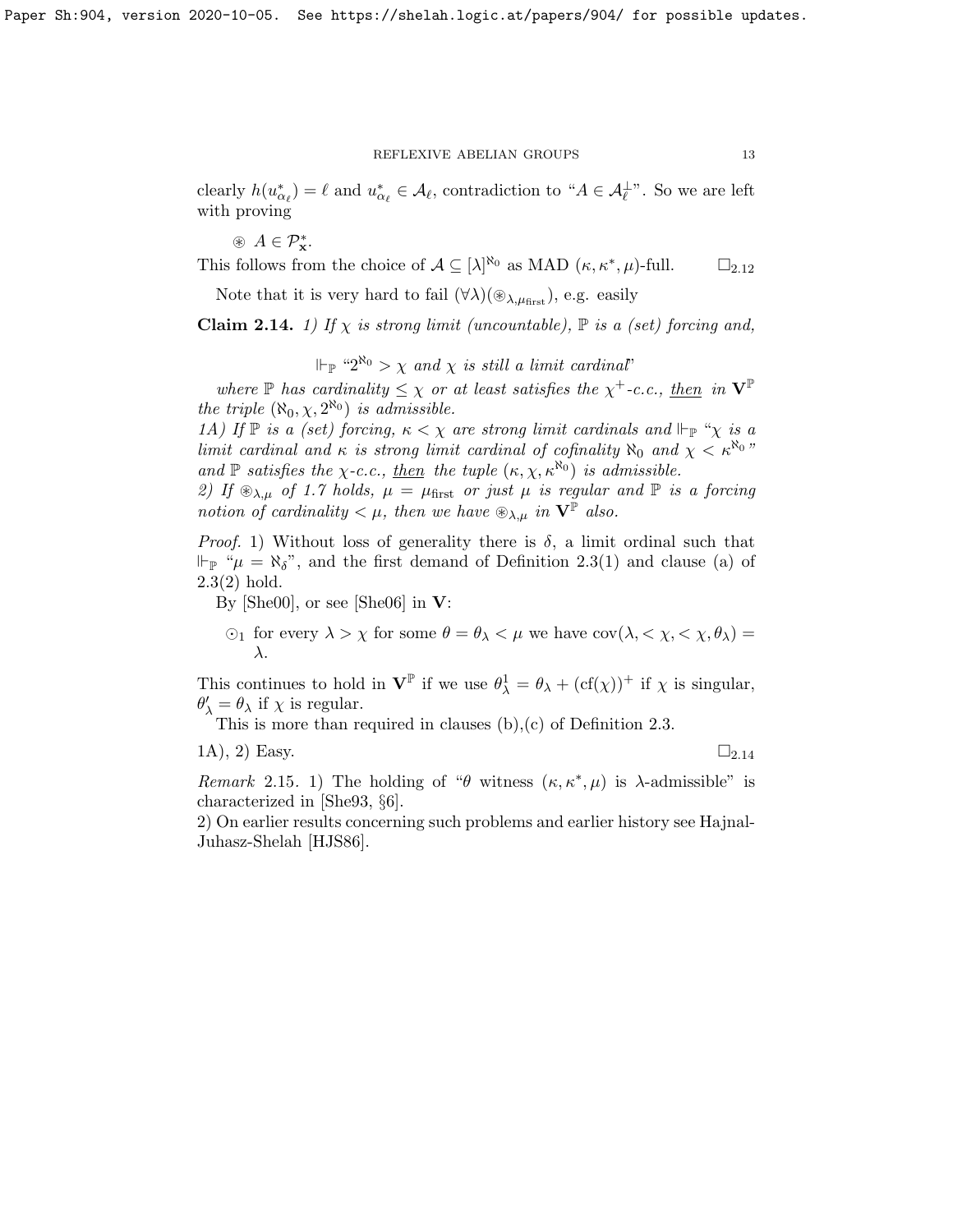#### § 3. APPENDIX: THE PROOF OF [2.8](#page-9-0)

We are assuming  $\mathbf{x} = (X, c\ell, \kappa, \kappa^*, \mu)$  is an admissible parameter and we shall prove that it is strongly solvable. In Definition  $2.7(4)$  clauses  $(a)(b)$ hold trivially so it suffices to prove clause (c). So let  $\bar{h} = \langle h_B^1, h_B^2 : B \in \mathcal{Q}_{\mathbf{x}}^* \rangle$ as there be given.

We prove by induction on  $\lambda \in [\mu, |X|]$  that:

- $(*)_\lambda$  if Z, Y are disjoint subsets of X such that  $|Y| \leq \lambda$ , then there are  $h, Y^+$  such that
	- (a)  $Y \subseteq Y^+ \subseteq X \backslash Z$
	- (b)  $|Y^+| \leq \lambda$
	- (c) h is a function from  $Y^+$  to  $\mu$
	- (d) if  $A \in \mathcal{P}_{\mathbf{x}}^*$ ,  $\kappa^* \leq \theta \lt \mu$ , the cardinal  $\theta$  is a witness to  $(\kappa, \kappa^*, \mu)$ being  $\lambda$ -admissible,  $|A \cap Y^+| \ge \theta$ ,  $|A \cap Z| < \mu$  and  $\beta < \mu$  then  $|\{x : h_B^2(x) = \beta \text{ and } h(x) = h_B^1(x)\}| = \mu \text{ for some } B \in \mathcal{Z}_A^*$ .

CASE A:  $\lambda = \mu$ , so  $|Y| \leq \mu$ .

As  $|Y| \leq \mu = \mu^{\kappa}$ , there is a set  $Y^+$  of cardinality  $\leq \mu$  such that  $Y \subseteq$  $Y^+ \subseteq X \backslash Z$  and

$$
\odot_1
$$
 if  $B \subseteq Y^+$  and  $|B| \le \kappa$  and  $|c\ell(B)| = \mu$  then  $c\ell(B)\setminus Z \subseteq Y^+$ .  
Let

$$
\mathcal{P} = \{ B \subseteq Y^+ : \ |B| \le \kappa \text{ and } (h_B^2)^{-1}(\{\beta\}) \setminus Z \text{ has cardinality } \mu \text{ for every } \beta < \mu \}.
$$

Clearly  $|\mathscr{P}| \leq |\{B : B \subseteq Y^+ \text{ and } |B| \leq \kappa\}| \leq |Y^+|^{\kappa} \leq \mu^{\kappa} = \mu$  and for every  $B \in \mathscr{P}$  and  $\beta < \mu$  the set  $(h_B^2)^{-1}(\{\beta\})\setminus Z$  is included in  $Y^+$  and has cardinality  $\mu$ . So  $\langle (h_B^2)^{-1}(\{\beta\}) \setminus \overline{Z} : B \in \mathscr{P}$  and  $\beta < \mu$  is a sequence of μ subsets of Y<sup>+</sup> each of cardinality μ. Hence there is a sequence  $\langle C_{B,\beta}$ :  $B \in \mathscr{P}, \beta < \mu$  of pairwise disjoint sets such that  $C_{B,\beta} \subseteq (h_B^2)^{-1}(\{\beta\})$  and  $|C_{B,\beta}| = \mu.$ 

Define a function h from Y<sup>+</sup> to  $\mu$  such that  $h \restriction C_{B,\beta} \subseteq h_B^1$  for  $B \in \mathcal{P}, \beta$  $\mu$  and

$$
h \upharpoonright (Y^+ \setminus \bigcup \{C_{B,\beta} : B \in \mathcal{P} \text{ and } \beta < \mu \})
$$
 is constantly zero.

Clearly clauses (a),(b),(c) of  $(*)$ , holds. For clause (d) assume  $A \in \mathscr{P}_{\mathbf{x}}^*$ and  $|A \cap Z| < \mu, \theta \in [\kappa^*, \mu)$  witness that the tuple  $(\kappa, \kappa^*, \mu)$  is  $\mu$ -admissible, and  $|A \cap Y^+| \ge \theta$ . Then by [2.7\(](#page-8-0)3) there is a set  $B \in \mathscr{Q}_{\mathbf{x},A}^*$ , so  $B \subseteq A, |B| \le \kappa$ and  $|c\ell(B)| = \mu$ . Clearly  $B \in \mathscr{P}$  and so clause (d) holds by the choice of h. So the function  $h$  is as required.

## CASE B:  $\lambda > \mu$ .

Let  $\chi = (2^{\lambda})^+$  and choose  $\langle N_i : i \leq \lambda \rangle$  an increasing continuous sequence of elementary submodels of  $(\mathcal{H}(\chi), \in, \leq^*_{\chi})$  such that  $X, cl, Y, Z, \lambda, \kappa, \kappa^*, \mu$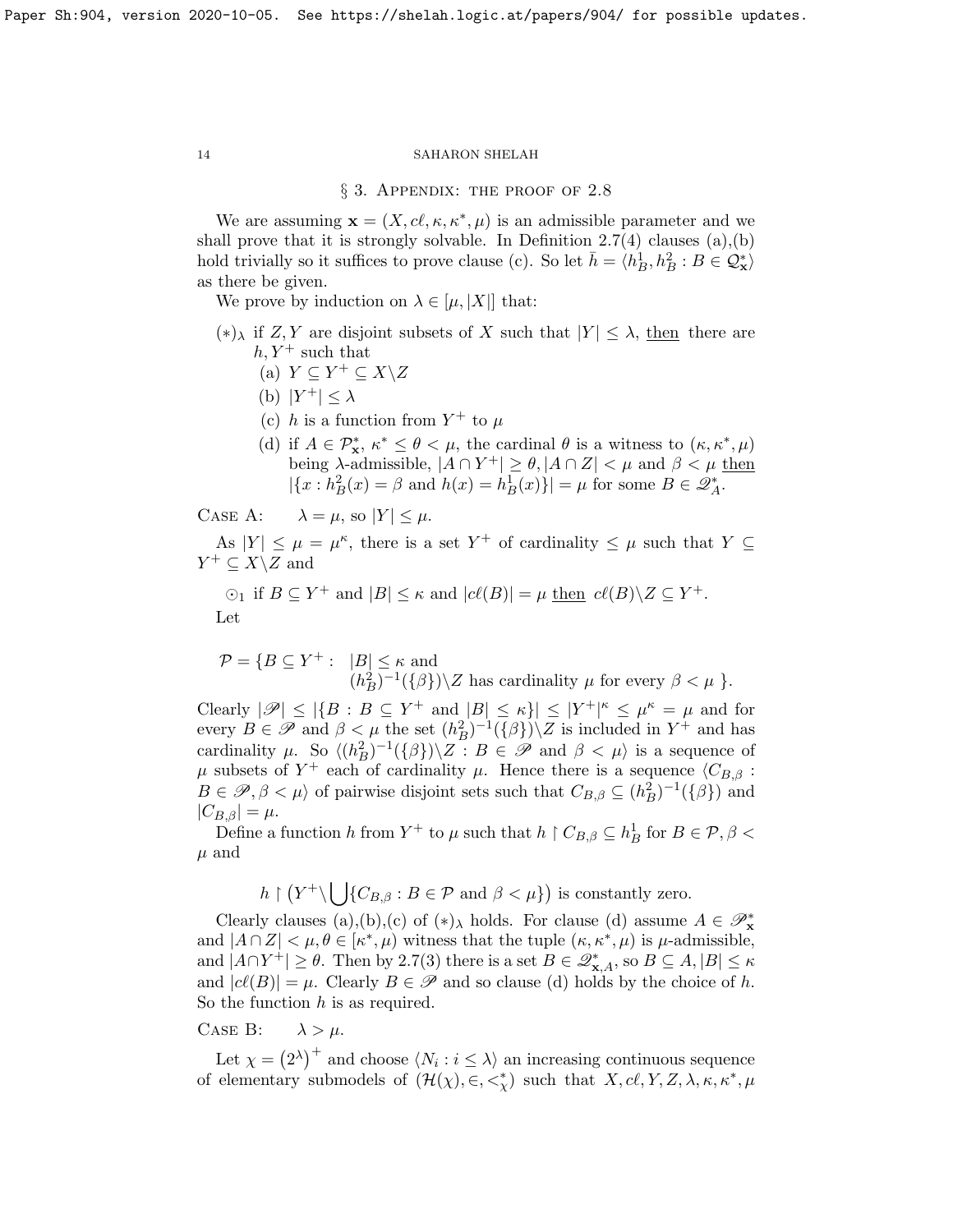belong to the set  $N_0, \mu + 1$  is included in  $N_0$ , the sequence  $\langle N_i : i \leq j \rangle$ belongs to  $N_{j+1}$  (when  $j < \lambda$ ) and  $||N_i|| = \mu + |i|$ .

Choose  $\theta \in [\kappa^*, \mu]$  which witness that the triple  $(\kappa, \kappa^*, \mu)$  is  $\lambda$ -admissible. We define by induction on  $i < \lambda$ , a set  $Y_i^+$  and a function  $h_i$  as follows:

\n- \n
$$
(\mathbf{Y}_i^+, h_i)
$$
 is the  $\langle \chi^+ \text{-first pair } (Y^*, h^*)$  such that:\n
	\n- (a)  $Y^* \subseteq X \setminus (Z \cup \bigcup_{j < i} Y_j^+)$
	\n- (b)  $Y \cap N_i \setminus \bigcup_{j < i} Y_j^+ \setminus Z \subseteq X \cap N_i \setminus \bigcup_{j < i} Y_j^+ \setminus Z \subseteq Y^*$
	\n- (c)  $|Y^*| \leq \mu + |i|$
	\n- (d)  $h^* : Y^* \to \mu$
	\n- (e)  $h^* \upharpoonright ((h_B^2)^{-1}(\{\beta\}) \cap Y^*)$  coincides with  $h_B^1$  on a set of cardinality  $\mu$  for some  $B \in \mathcal{Q}_{\mathbf{x},A}^*$  and every  $\beta < \mu$ , when for some  $\theta'$ :\n
		\n- ( $\alpha$ )  $A \in \mathcal{P}_{\mathbf{x}}^*$ ,
		\n- ( $\beta$ )  $\kappa^* \leq \theta' < \mu$ , moreover  $\theta'$  is a witness for the triple\n
		\n\n
	\n

- r the triple  $(\kappa, \kappa^*, \mu)$  being  $(\mu + |i|)$ -admissible,
- ( $\gamma$ )  $|A \cap Y^*| \ge \theta'$ ,
- $(\delta)$  | $A \cap (Z \cup \bigcup$ j<i  $|Y_j^+)| < \mu.$

Note:  $(Y_i^+, h_i)$  exists by the induction hypothesis applied to the cardinal  $\lambda' := \mu + |i|$  and the sets  $Z' := Z \cup \bigcup$ j<i  $Y_j^+$  and  $Y' := X \cap N_i \setminus \bigcup$ j<i  $Y_j^+$  so we can carry out the induction. Also it is easy to prove by induction on  $i$  that

 $\oplus$  (a)  $\langle (Y_j^+, h_j) : j \leq i \rangle \in N_{i+1}$ (b)  $Y_j^+ \subseteq N_{j+1}$ 

[Why? First we show  $\langle (Y_j^+, h_j) : j \langle i \rangle \in N_{i+1}$  as the induction can be carried inside  $N_{i+1}$ . Now  $Y_i^+, h_i \in N_{i+1}$  as we always have chosen "the  $\langle x \rangle^*$ -first", so clause (a) above holds. As for  $Y_i^+ \subseteq N_{i+1}$ ; i.e. clause (b) note that  $|Y_j^+| = \mu + |i|$  and  $(\mu + 1) \subseteq N_{j+1}, j+1 \subseteq N_{j+1}$  by the choice of  $\langle N_i : i < \lambda \rangle.$ 

Let  $Y^+ = \bigcup$  $i<\lambda$  $Y_i^+$  and  $h = \bigcup$  $i<\lambda$  $h_i$ . Clearly  $Y \subseteq N_\lambda = \bigcup$  $i<\lambda$  $N_i$  as  $Y \in N_0, i <$  $\lambda \Rightarrow i \subseteq N_i \subseteq N$  and  $|Y| = \lambda$  so  $\lambda \in N_0$  and  $\lambda \subseteq N_\lambda$ , hence by requirement (b) of  $\otimes$  clearly  $Y \subseteq Y^+$ , (and even  $X \cap N_\lambda \backslash Z \subseteq Y^+$ ); by requirements (c) (and (a)) of  $\mathcal{D}$  clearly  $|Y^+| \leq \lambda$ , by requirement (a) of  $\mathcal{D}$  clearly  $Y^+ \subseteq X \backslash Z$ and by rquirement (b) of  $\mathcal{L}$ , even  $Y^+ = X \cap N_\lambda \backslash Z$ .

By requirements (a) + (d) of  $\circledast$ , clearly h is a function from Y<sup>+</sup> to  $\mu$ . So in (∗)<sup>λ</sup> for Y, Z demands (a),(b),(c) on Y <sup>+</sup>, h are satisfied so it suffice to prove demand (*d*) there. So suppose  $A \in \mathcal{P}_{\mathbf{x}}^*$ ,  $\kappa^* \leq \theta \leq \mu$  and moreover,  $\theta$  witness that the triple  $(\kappa, \kappa^*, \mu)$  is  $\lambda$ -admissible,  $|A \cap Y^+| \ge \theta$  and  $|A \cap Z| < \mu$  and  $\beta < \mu$ ; we should prove "for every  $\beta < \mu, h \restriction ((h_B^2)^{-1}(\{\beta\}) \cap Y^+)$  coincides

 $\cdot$ :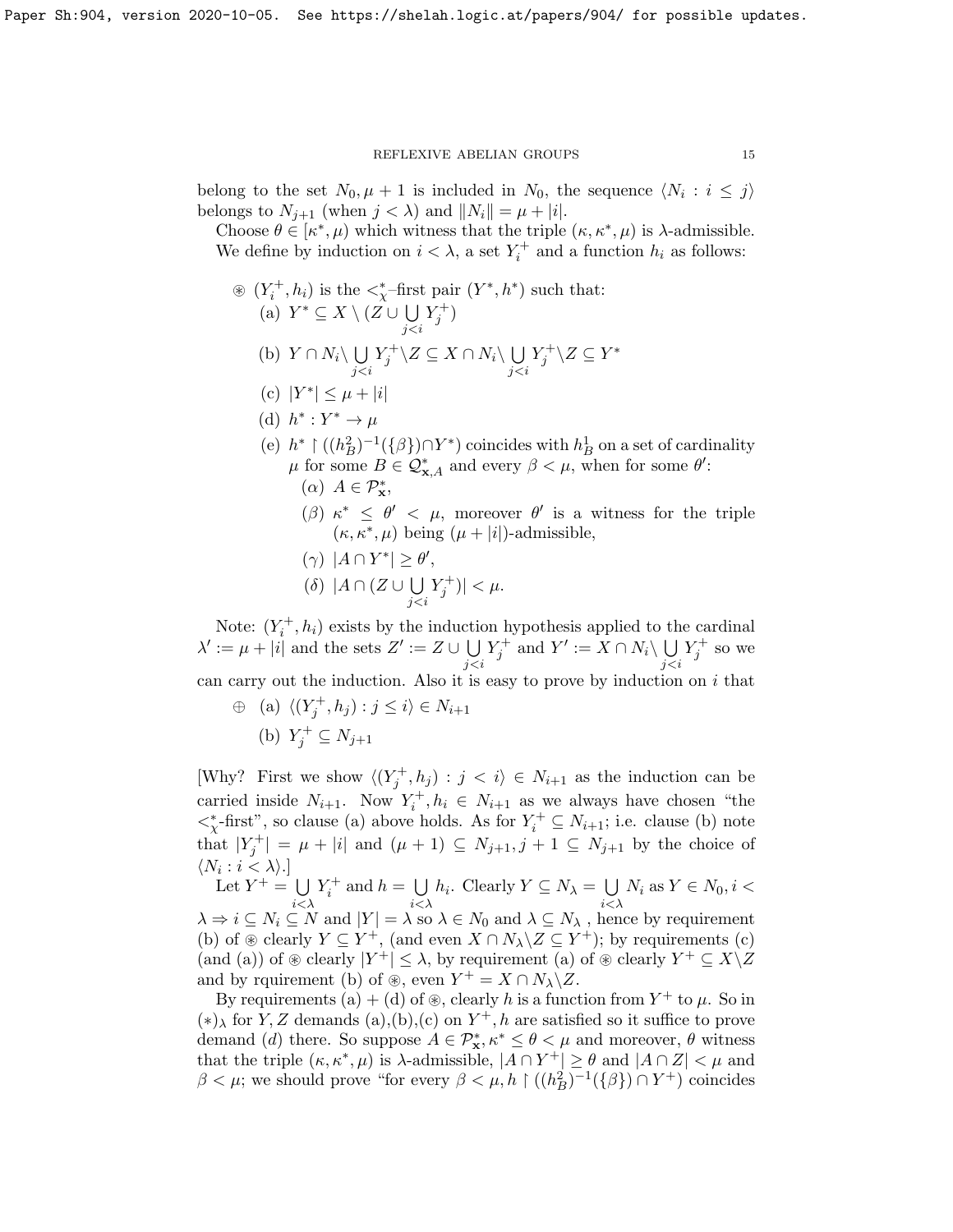with  $h_B^1$  on a set of cardinality  $\mu$  for some  $B \in \mathcal{Q}_{\mathbf{x},A}^*$ . So  $|A \cap N_\lambda| \ge \theta$ . Choose a pair  $(\delta^*, \theta^*)$  such that:

- $\otimes$  (i)  $\delta^* \leq \lambda$ , (ii)  $\theta^*$  witnesses that  $(\kappa, \kappa^*, \mu)$  is  $(\mu + |\delta^*|)$ -admissible hence  $\kappa^* \leq$  $\theta^* < \mu$ ,
	- (iii)  $|A \cap N_{\delta^*}| \geq \mu$  or  $\delta^* = \lambda$ ,
	- (iv) under (i) + (ii) + (iii),  $\delta^*$  is minimal.

This pair is well defined as  $(\lambda, \theta)$  satisfies requirement  $(i) + (ii) + (iii)$ .

Subcase  $B1$ :  $\delta^*$  is zero.

So  $|Y_0^+ \cap A| \ge \theta^* \ge \kappa^*$  hence by the choice of  $h_0$ , i.e. clause (e) of  $\otimes$ , recalling  $A \in \mathcal{P}_\mathbf{x}^*$  we are done.

## Subcase B2:  $\delta^* = i + 1$ .

So  $\delta^* < \lambda$ ; clearly the pair  $(i, \theta^*)$  standing for  $(\delta^*, \theta^*)$  satisfies clauses (i)+(ii) of  $\otimes$  so it cannot satisfies clause (iii) there as then  $(\delta^*, \theta^*)$  fails clause (iv). This means that  $|A \cap N_i| < \mu$ , but  $\bigcup \{Y_j^+ : j < i\} \subseteq N_i$  hence  $|A \cap \bigcup$ j<i  $|Y_j^+| < \mu$ , but also  $|A \cap Z| < \mu$  hence  $|A \cap (Z \cup \bigcup$ j<i  $|Y_j^+)| < \mu$ . Clearly  $\theta^*$  witness  $(\kappa, \kappa^*, \mu)$  is  $(\mu + |i|)$  admissible holds  $(\text{as } \mu + |i| = \mu + |i + 1| =$  $\mu + |\delta^*|$ , so if  $|A \cap Y_i^+| \geq \theta^*$  we are done by the choice of  $h_i$ , i.e. by clause (e) of  $\circledast$ ; if not, then  $|A \cap (Z \cup \cup \cup)$  $j < i+1$  $|Y_j^+| < \mu$  and so necessarily  $A \cap Y_{i+1}^+ \supseteq A \cap N_{i+1} \setminus \cup \{Y_j^+ : j < i+1\} = A \cap N_{\delta^*} \setminus \cup \{Y_j^+ : j < i+1\}$  has cardinality  $\geq \theta^*$  (and " $\theta^*$  witness  $(\kappa, \kappa^*, \mu)$  is  $\mu + |i+1| = |Y^+_{i+1}|$ -admissible" holds) so we are done by the choice of  $h_{i+1}$ .

Subcase B3:  $\delta^*$  is a limit ordinal below  $\lambda$ .

So for some  $i < \delta^*$ ,  $|A \cap N_i| \ge \theta^*$ . [Why? As  $\theta^* < \mu \le |A \cap N_{\delta^*}|$ ]. Now in  $N_{i+1}$  there is a maximal family  $\mathcal{Q} \subseteq [X \cap N_i]^{\theta^*}$  satisfying  $[B_1 \neq B_2 \in \mathcal{Q} \Rightarrow$  $|B_1 \cap B_2| < \kappa^*$  hence by clause (ii) of ⊗ and clause (c) of Definition [2.3\(](#page-7-1)2) we have  $|Q| \leq \mu + |\delta^*|$ . Choosing the  $\langle \chi^*|$ -first such  $Q$ , clearly  $Q \in N_{i+1}$ so recalling  $\mathcal{Q} \in N_{i+1} \subseteq N_{\delta^*}$  we have  $\mathcal{Q} \subseteq N_{\delta^*}$ . By the choice of  $\mathcal{Q},$ necessarily there is  $B \in \mathcal{Q}$  such that  $|B \cap A| \geq \kappa^*$  (if  $A \notin \mathcal{Q}$  by the maximality of  $\mathscr Q$  and if  $A \in \mathscr Q$  one can choose  $B = A$ ), but as  $B \in \mathscr Q$  clearly  $B \in N_{\delta^*}$  and  $|B| = \theta^* < \mu = \mu^{\kappa}$  hence  $[B' \in [B \cap A]^{\kappa} \Rightarrow B \cap A \in N_{\delta^*}].$  As  $A \in \mathcal{P}_{\mathbf{x}}^*$  and  $|B \cap A| \geq \kappa^*$  there is  $B' \in [B \cap A]^{\kappa}$  satisfying  $c\ell(B') \subseteq A$ ,  $|c\ell(B')| = \mu$ . Clearly  $c\ell(B') \in N_{\delta^*}$  hence for some  $j \in (i, \delta^*)$ ,  $c\ell(B') \in N_j$ hence  $cl(B') \subseteq X \cap N_j$ . So  $|A \cap N_j| \geq \mu$ . By assumption for some  $\theta' \in [\kappa^*, \mu)$ the triple  $(\kappa, \kappa^*, \mu)$  is  $(\mu + |j|)$ -admissible, see Definition [2.3,](#page-7-1) so the pair  $(j, \theta')$ contradicts the choice of  $(\delta^*, \theta^*)$ .

Subcase  $B$ 4:  $\delta^* = \lambda$ .

As  $\lambda \in N_0$ , there is a maximal family  $\mathcal{Q} \subseteq [\lambda]^{\theta^*}$  satisfying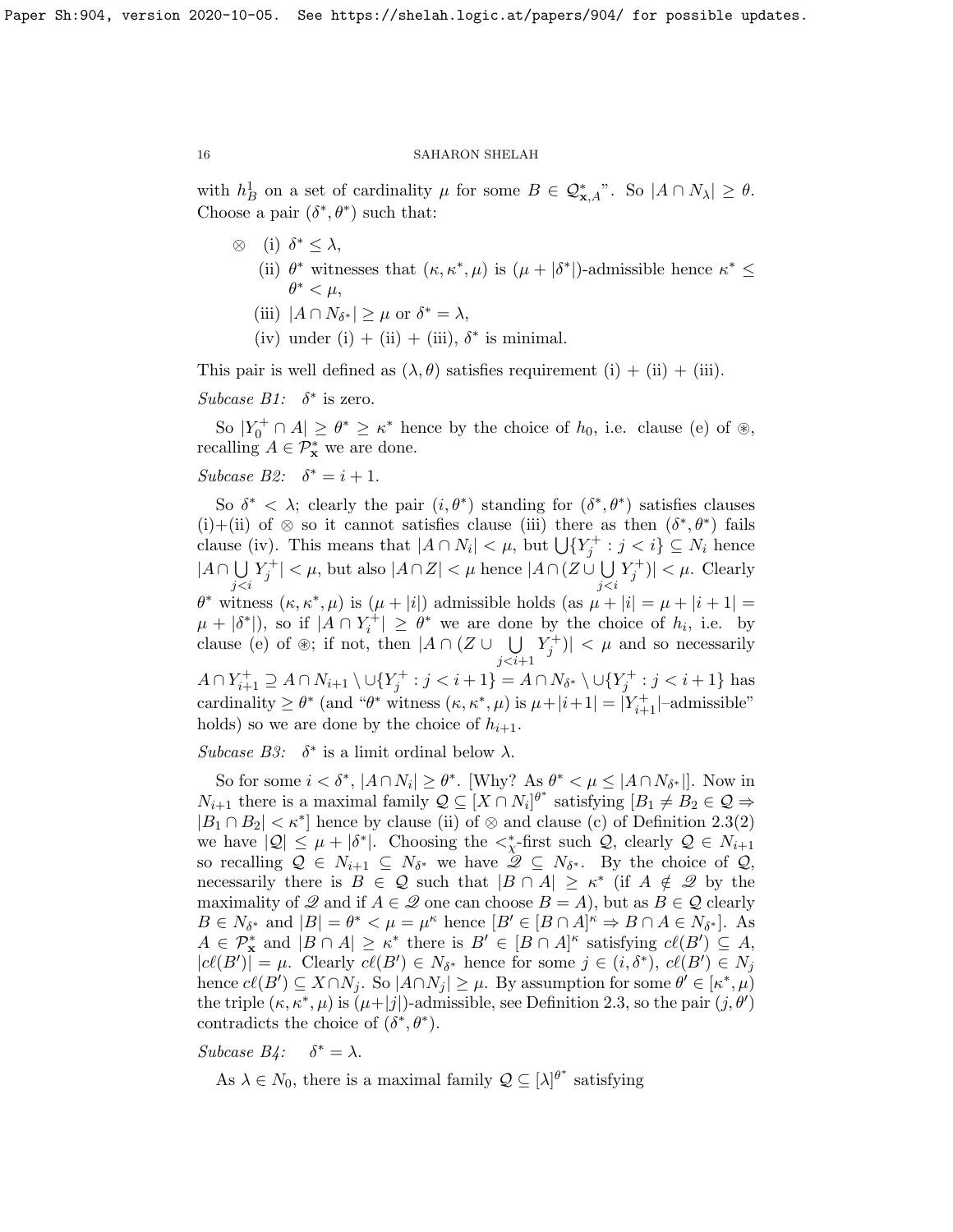# $[B_1 \neq B_2 \in \mathcal{Q} \Rightarrow |B_1 \cap B_2| < \kappa^*]$

which belongs to  $N_0$ . By the assumption  $\otimes (ii)$  on  $\theta^*$  and clause (c) of Definition [2.3\(](#page-7-1)2) we know that  $|Q| \leq \lambda$ , but  $\lambda + 1 \subseteq N_\lambda$  hence  $Q \subseteq N_\lambda$ hence  $(\forall B \in \mathcal{Q})(\exists i < \lambda)(B \in N_i)$ . We define by induction on  $j \leq \lambda$ , a oneto-one function  $g_j$  from  $N_j \cap X \setminus Z$  onto an initial segment of  $\lambda$  increasing continuous with j,  $g_j$  the  $\lt^*_{\chi}$ -first such function. So clearly  $g_j \in N_{j+1}$  and let  $\mathcal{Q}' = \{g_{\lambda}^{-1}$  $\chi^{-1}(B) : B \in \mathcal{Q}$ , (i.e.  $\{ \{g_{\lambda}^{-1}\}$  $\overline{\lambda}^{-1}(x) : x \in B$  :  $B \in \mathcal{Q}$ ). Clearly for any  $B \in \mathcal{Q}$ , there is  $i < \lambda$  such that  $B \in N_i \cap \mathcal{Q}$ , let  $\mathbf{i}(B)$  be the first such i, so  $B \subseteq \text{Dom}(g_{i}^{-1})$  $\binom{-1}{\mathbf{i}(B)}$  and so  $g_{\mathbf{i}(E)}^{-1}$  $i(B) \in N_{i+1}$  and  $g_{\lambda}$  is necessarily a one-to-one function from  $N_{\lambda} \cap X \setminus Z$  onto  $\lambda$ . Recall that  $A \cap Y^+ = A \cap (X \cap N_{\lambda}) \setminus Z$  has cardinality  $\geq \theta^*$ . Hence for some  $B \in \mathcal{Q}'$ ,  $|B \cap A| \geq \kappa^*$ , so as in subcase B3, for some  $B' \in N_\lambda$ ,  $B' \subseteq B \cap A$ ,  $|B'| = \kappa$ ,  $c\ell(B') \subseteq A$ ,  $|c\ell(B')| = \mu$ . Clearly  $B \in N_{i(B)+1}$  hence  $[B]^{\leq \kappa} \in N_{i(B)+1}$  but its cardinality is  $\leq \mu$  hence  $[B]^{\leq\kappa} \subseteq N_{\mathbf{i}(B)+1}$ , so  $B' \in N_{\mathbf{i}(B)+1}$  and so  $cl(B') \subseteq N_{\mathbf{i}(B)+1}$ . But  $|A \cap Z| < \mu$ so by the last two sentences  $|A \cap Y^+_{\mathbf{i}(B)+1}| = \mu$  and by assumption ⊗(ii), some  $\theta$  is a witness to  $(\kappa, \kappa^*, \mu)$  being  $(\mu + |i|)$ -admissible (stipulating  $i = \mathbf{i}(B) + 1$ ), contradicting the choice of  $(\delta^*, \theta^*)$  (i.e. minimality of  $\delta^*$  $\square_{2.8}$  $\square_{2.8}$  $\square_{2.8}$ 

Discussion 3.1. 1) If we would like to include the case  $\mu = 2^{\aleph_0} = \aleph_2$ ,  $\kappa = \aleph_0, \kappa^* = \aleph_1$  we should consider a revised framework. We have a family J of ideals on cardinals θ from  $\kappa^*$ , μ) which are κ-based (i.e. if  $A \in I^+$ ,  $I \in \mathfrak{I}$  (similar to [\[HJS86\]](#page-18-7)) then  $(\exists B \in [A]^{\kappa})(B \in I^+)$  and in Definition [2.7\(](#page-8-0)3) hence in the proof of [2.8](#page-9-0) replace  $\mathcal{P}_{\mathbf{x}}^*$  by

$$
\mathcal{P}^* = \mathcal{P}^*_{\mathfrak{I}} =: \left\{ A \subseteq X : \ |A| = \mu \text{ and for every pairwise distinct } x_{\alpha} \in A \text{ for } \alpha < \theta \text{ the set } \{ u \subseteq \theta : |c\ell\{x_{\alpha} : \alpha \in u\}| < \mu \right\}
$$
  
is included in some  $I \in \mathfrak{I} \left\}.$ 

and in Definition [2.3\(](#page-7-1)1),(2) we replace the triple  $(\kappa, \kappa^*, \mu)$  by the quadruple  $(\kappa, \kappa^*, \mu, \mathfrak{I})$  and clause (c) of [2.3\(](#page-7-1)2) by

$$
(c)'_{\lambda} \lambda \ge \mu \text{ and: } |\mathscr{F}| \le \lambda \text{ whenever}
$$
  

$$
\mathscr{F} \subseteq \{(\theta, I, f) : I \in \mathfrak{I}, \theta = \text{Dom}(I), f : \theta \longrightarrow \lambda \text{ is one to one}\},
$$
  
and if  $(\theta_{\ell}, I_{\ell}, f_{\ell}) \in \mathscr{F}$  for  $\ell = 1, 2$  are distinct then  

$$
\{\alpha < \theta_2 : f_2(\alpha) \in \text{Rang}(f_1)\} \in I_2.
$$

Note that the present  $\mathcal{P}^*$  fits for repeating the proof of [2.8.](#page-9-0) 2) Discussion of the Consistency of NO:

There are some restrictions on such theorems. Suppose

(\*) GCH and there is a stationary  $S \subseteq {\delta < \aleph_{\omega+1} : cf(\delta) = \aleph_1}$  and  $\langle A_\delta : \delta \in S \rangle$  such that: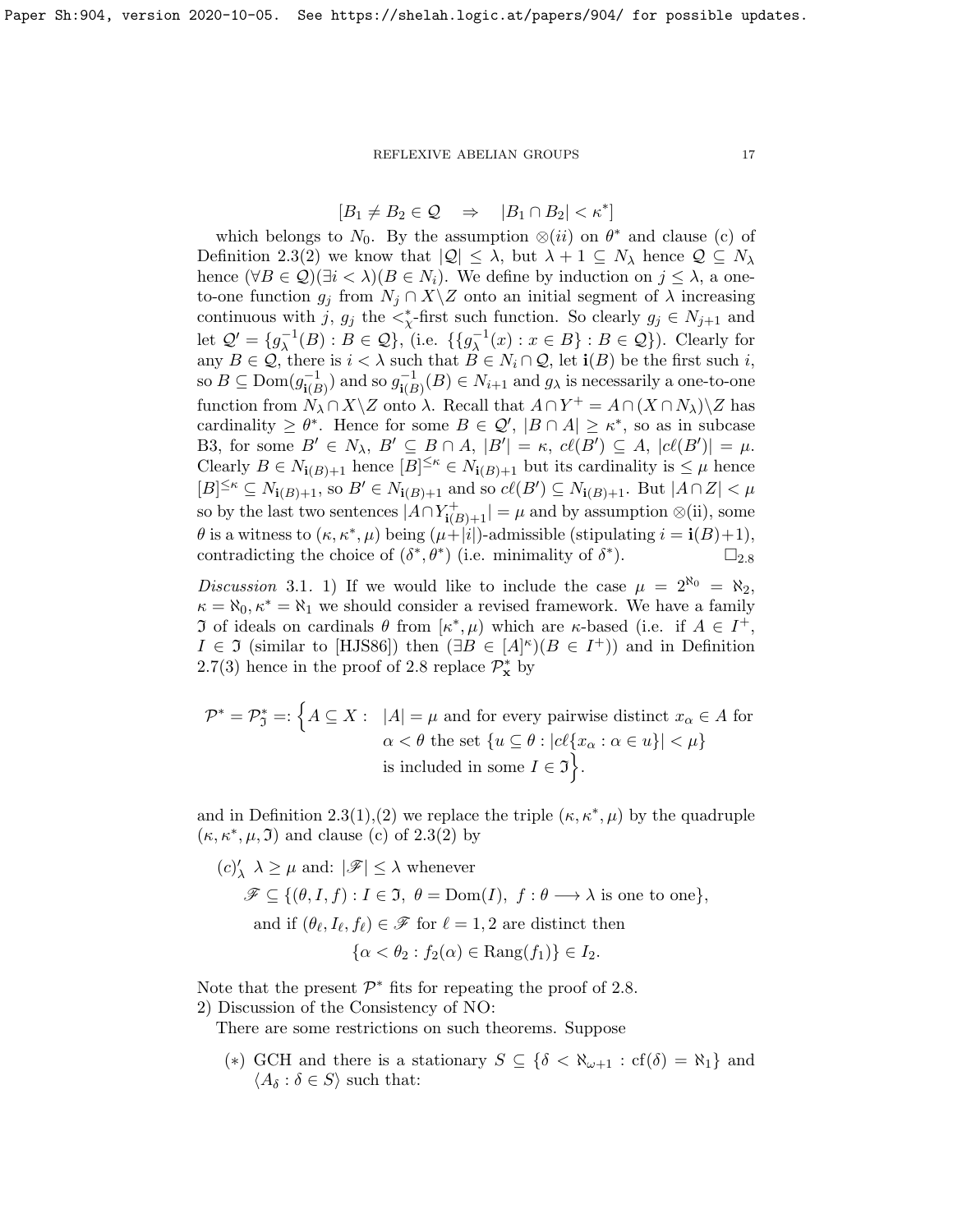\n- \n
$$
A_{\delta} \subseteq \delta = \sup A_{\delta},
$$
\n
\n- \n $\text{otp}(A_{\delta}) = \omega_1 \text{ and}$ \n
\n- \n $\delta_1 \neq \delta_2 \implies |A_{\delta_1} \cap A_{\delta_2}| < \aleph_0.$ \n
\n

(This statement is consistent by [\[HJS86,](#page-18-7) 4.6,p.384] which continues [\[She79\]](#page-18-8) see more in [\[She04\]](#page-18-4).)

Now on  $\aleph_{\omega+1}$  we define a closure operation:

$$
\alpha \in cl(u) \quad \Leftrightarrow \quad (\exists \delta \in S)[\alpha \in A_{\delta} \text{ and } |u \cap A_{\delta}| \geq \aleph_0].
$$

This certainly satisfies the demands in Definition [2.7](#page-8-0) with  $\kappa = \kappa^* = \aleph_0$ ,  $\mu =$  $\aleph_1$  except the pcf assumptions, i.e. clause (c) of Definition [2.3\(](#page-7-1)2). However, this is not a case of our theorem.

3) We may consider in the proof of [2.8](#page-9-0) strengthening clause (e) of  $\otimes$  by weakening clause  $(e)(\delta)$  of  $\otimes$  by fixing the ordinal  $\beta$  and demanding only  $(A\setminus \bigcup Y_j^{\perp} \setminus Z) \cap (h_\beta^2)^{-1}(\{\beta\})$  has cardinality  $\mu$ . But we do not seem to gain j<i anything.